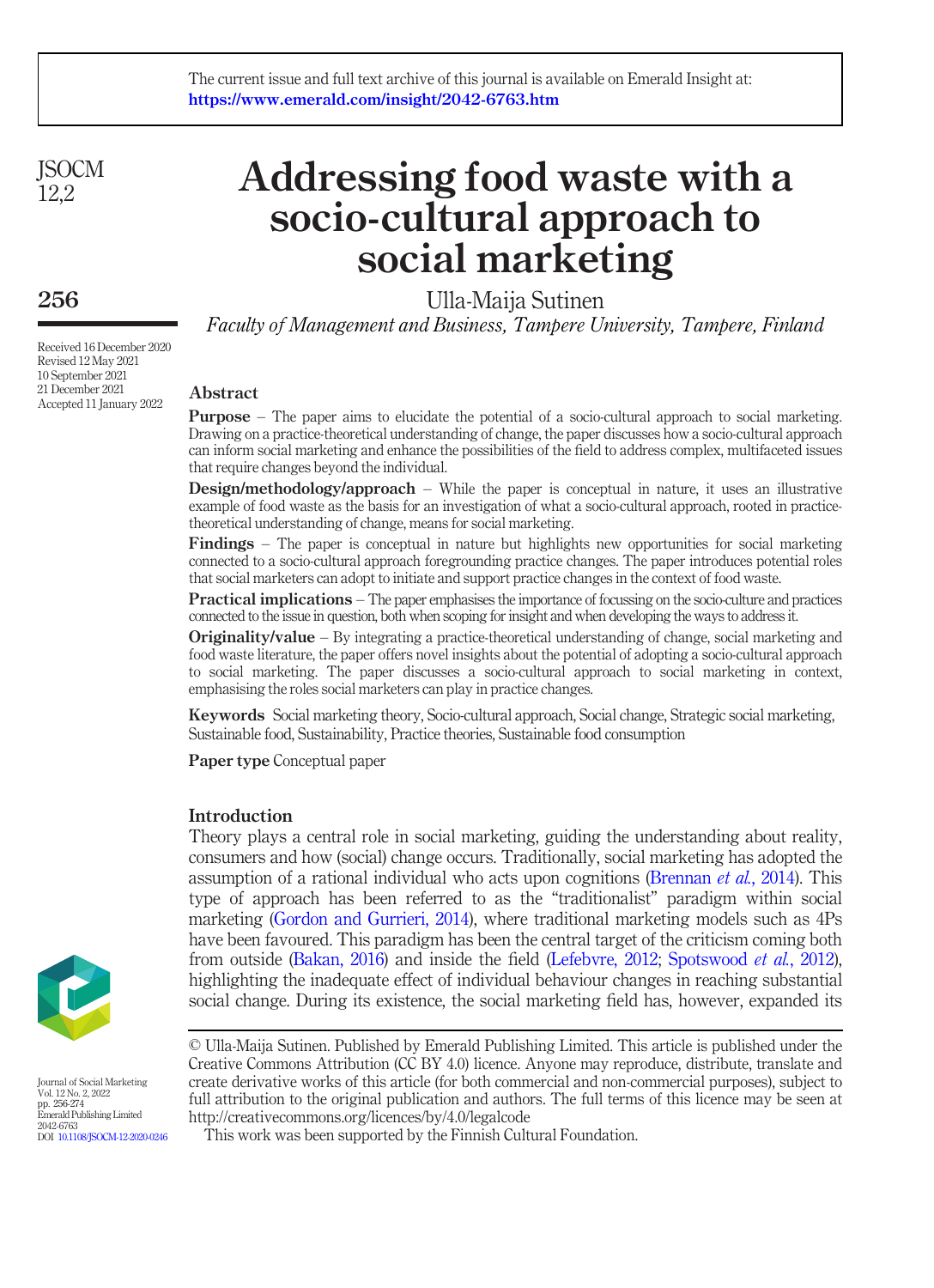scope, and researchers have broadened the field with more critical reflections upon the prevailing understandings and assumptions within the discipline [\(Dibb, 2014](#page-14-2); [Domegan](#page-14-3) et al.[, 2016](#page-14-3); [Gordon](#page-15-1) et al., 2016; [Gordon and Gurrieri, 2014;](#page-15-0) [Spotswood](#page-17-0) et al., 2012). This expansion of the scope can be seen in the emergence of the social ecologist and critical social marketing paradigms within the social marketing field ([Gordon and Gurrieri, 2014\)](#page-15-0).

Currently, we live in a world full of very complex, even wicked problems. These types of wicked problems are not only difficult to solve but also to define, as they include multiple dimensions and are connected to multiple stakeholders with varying agendas [\(Rittel and](#page-17-1) [Webber, 1973](#page-17-1)). Here, as a discipline focussed on accelerating change towards a better future, social marketing has an important while highly challenging mission [\(Gordon](#page-15-1) *et al.*, 2016). To be able to address multifaceted, complex issues, social marketing has been broadened with approaches such as systems-based models of social marketing [\(Collins](#page-14-4) et al., 2010; [Domegan](#page-14-3) et al.[, 2016](#page-14-3)), upstream social marketing [\(Gordon, 2013a\)](#page-15-2), social movement theory ([Gurrieri](#page-15-3) et al.[, 2018\)](#page-15-3) and macro-social marketing [\(Kennedy, 2016](#page-16-1)), to mention a few. While these are different types of approaches to social marketing, all have challenged the view of an individual consumer's mind as a black box that needs altering and instead view the pursuit of change on a different, broader level.

This paper focusses on the potential of a socio-cultural approach to social marketing. This refers to the use of theories specifically focussed on the social and cultural, and this way the paper extends the research efforts initiated by social marketing researchers [\(Spotswood and Tapp, 2013;](#page-17-2) [Spotswood](#page-17-3) et al., 2017; [Spotswood](#page-17-4) et al., 2021). The sociocultural approach adopted in this paper is grounded in a practice-theoretical understanding of the organisation of everyday life [\(Reckwitz, 2002](#page-17-5); [Schatzki, 2016](#page-17-6); [Warde, 2005\)](#page-18-0). Practice theories propose that the social world is constructed through routinised, socially and culturally shared ways of doings and sayings that consist of different interconnected elements ([Reckwitz, 2002](#page-17-5); [Schatzki, 2016\)](#page-17-6). These include, for instance, everyday practices of eating a meal, cleaning and commuting, which are carried out in a similar routine-like way. In line with practice-theoretical thinking, individuals are seen as "carriers or hosts of a practice" [\(Shove](#page-17-7) et al., 2012, p. 7) rather than putting their agency into the centre stage. The utilisation of practice theories has gained momentum, especially in the sustainability sector, where issues need urgent actions and the current approaches seem inadequate in addressing the mundane, routine-like actions deeply rooted in the social and cultural conventions [\(Spurling](#page-17-8) et al., 2013; [Strengers and Maller, 2015](#page-17-9); [Vihalemm](#page-18-1) et al., 2015; [Watson, 2017](#page-18-2); [Watson](#page-18-3) *et al.*, 2020). Using practices as the main unit of focus and the primary location for change lifts the pressure from the shoulders of individuals as sole drivers for change [\(Spotswood and Tapp, 2013;](#page-17-2) [Spotswood](#page-17-3) *et al.*, 2017; [Welch, 2016](#page-18-4)), as the social change is ultimately considered to arise from practice changes ([Warde, 2005](#page-18-0); [Welch, 2016](#page-18-4)). From a social marketing perspective, the initiatives aiming for some sort of change should thus be directed at transforming practices instead of individual behaviours.

The purpose of this paper is to strengthen social marketing's contribution to social change. Continuing and extending the conceptual work started by [Spotswood](#page-17-3) et al. (2017) and [Spotswood](#page-17-4) *et al.* (2021), this paper elaborates how change occurs from a practicetheoretical perspective, what this type of approach means for social marketing and what kinds of roles social marketers can adopt in practice changes. In line with the critical stream within social marketing [\(Gordon, 2018](#page-15-4)), the purpose of the paper is, thus, to broaden the field's scope and enhance its possibilities to foster social change by utilising a theoretical lens that could help with overcoming some challenges within the field. This type of endeavour to expand social marketing to achieve broader results has been called for in earlier literature ([Dibb, 2014;](#page-14-2) [Gordon, 2013b](#page-15-5); [Lefebvre, 2012\)](#page-16-0).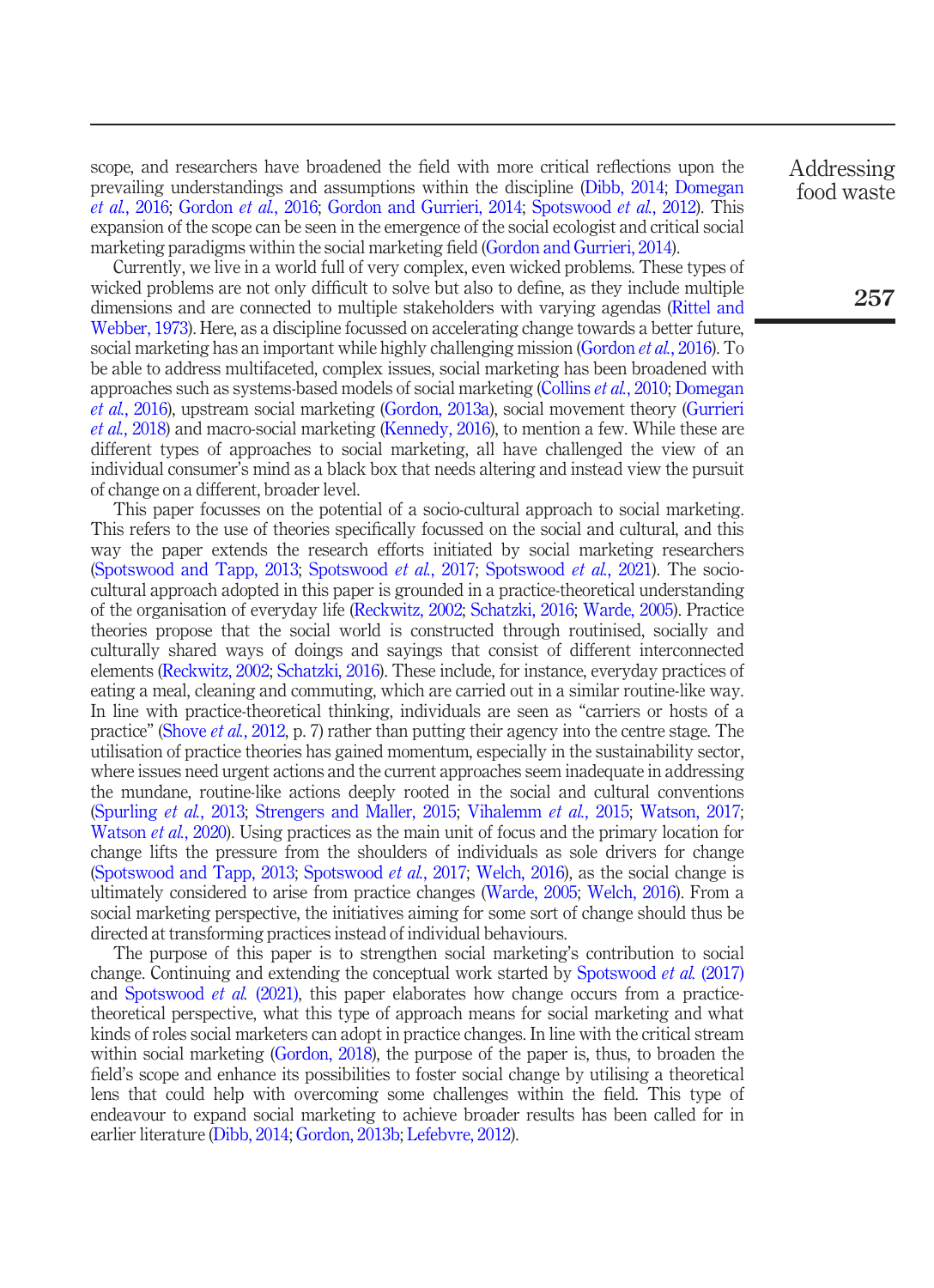Although conceptual in nature, this paper uses food waste as a case through which a socio-cultural approach to social marketing is illustrated. While food waste has gained some interest among social marketing researchers [\(Hodgkins](#page-16-2) et al., 2019; Kim et al.[, 2019;](#page-16-3) [Pearson](#page-16-4) [and Perera, 2018\)](#page-16-4), these studies have not specifically focussed on the topic as a socio-cultural phenomenon. Research on food waste campaigns have indicated that existing food waste campaigns and programmes are still heavily focussed on capacity building through information sharing ([Aschemann-Witzel](#page-14-5) *et al.*, 2017), thus following the traditionalist approach of social marketing by focussing on cognitive aspects. The illustrative example presented in this paper aims to highlight the importance of understanding food waste as a socio-cultural phenomenon and draws its notions on socio-culturally inclined food waste research with a practice-theoretical lens [\(Evans, 2012;](#page-14-6) [Närvänen](#page-16-5) *et al.*, 2018). With the help of the illustrative case of food waste, the paper also provides concrete examples of the roles social marketers can take when initiating changes in practices.

**ISOCM** 12,2

258

The structure of this paper is informed by the work of [Jaakkola \(2020\)](#page-16-6) and [MacInnis](#page-16-7) [\(2011\)](#page-16-7), who discussed the role of conceptual developments in the field of marketing. First, the theoretical approach of the research is defined. To guide the introduction of a sociocultural approach to social marketing, the paper uses a practice-theoretical lens, which works as a "method theory" [\(Jaakkola, 2020](#page-16-6)) that is used to amend the social marketing approaches. Then, with the help of an illustrative case example of food waste, the paper discusses what kind of revising [\(MacInnis, 2011\)](#page-16-7) in the field of social marketing this type of approach requires. The paper places significant attention on justifying practices as the main level of analysis [\(Jaakkola, 2020\)](#page-16-6). Furthermore, it is discussed what this type of shift in the focus means for social marketing, especially when scoping insight about the issue and developing social marketing actions ([Spotswood](#page-17-3) *et al.*, 2017). The paper concludes with a discussion of the main contributions this research has for theory and practice.

#### Defining a socio-cultural approach to social marketing

The theoretical approach adopted in this paper highlights the importance of the social and cultural context when addressing behaviours and change. The field of marketing and consumer research has experienced a growing interest in studying phenomena from a sociocultural perspective [\(Arnould and Thompson, 2005;](#page-13-0) [Fitchett and Caruana, 2015](#page-14-7); [Moisander](#page-16-8) [and Valtonen, 2006\)](#page-16-8). In the social marketing field, however, socio-cultural approaches are still rather uncommon. Although social marketing has not neglected the social and cultural context, aspects connected to the socio-cultural context (e.g. social class) have been regarded as factors influencing consumers' behaviours, rather than being studied or focussed on as such ([Spotswood and Tapp, 2013](#page-17-2)). In the approach adopted in this paper, the role of socioculture is seen differently: as constantly produced, reproduced, negotiated and contested among market actors ([Hall, 1997](#page-15-6)). Thus, the members of a socio-culture are not only influenced by their surroundings but also constantly produce, represent and shape it through their actions. During recent years, different types of social and cultural theoretical models and approaches have been adopted in social marketing, highlighting their potential to strengthen the rigour and relevance of the field ([Spotswood](#page-17-3) *et al.*, 2017; [Spotswood and](#page-17-2) [Tapp, 2013](#page-17-2)). Studies have, for instance, highlighted the social norms of motorcycle speeding behaviour [\(Duong and Parker, 2018\)](#page-14-8) and discourses of alcohol consumption ([Fry, 2011\)](#page-14-9).

While cultural theories all grasp action and social order by "highlighting the significance of shared and collective symbolic structures of knowledge", there are varying understandings about the "social" and the "cultural" in different forms of cultural theories (Reckwitz, 2002, pp. 245-246). [\(Reckwitz, 2002\)](#page-17-5). The theoretical lens in this paper is based on practice-theoretical thinking, which considers that "human activity is primarily the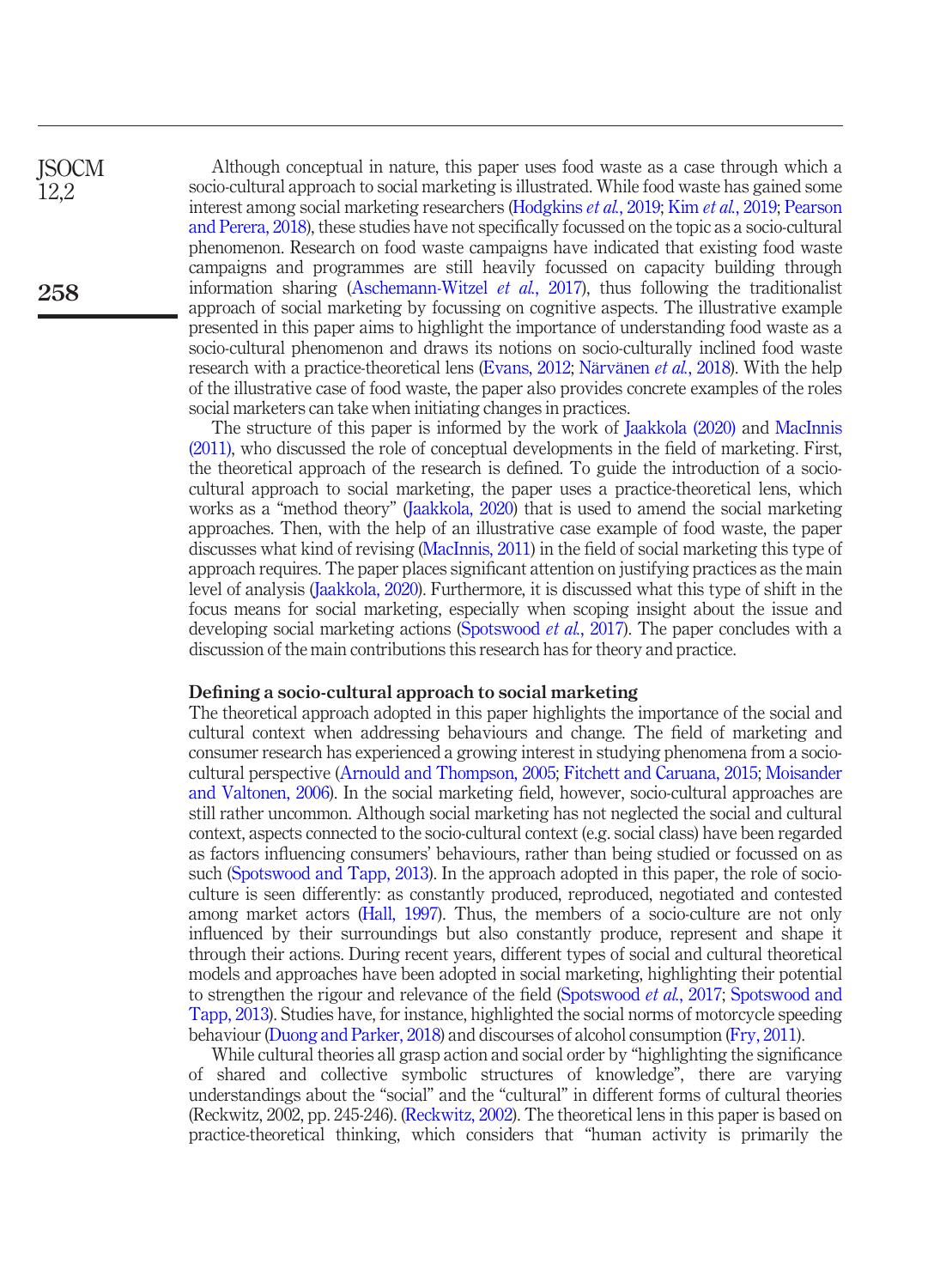performance of social practices" ([Welch, 2016,](#page-18-4) p. 237). While practice theories are plural, they all challenge the idea of the sovereign individual and share an understanding of social order and action taking place through social practices ([Schatzki, 2002](#page-17-10); [Warde, 2016\)](#page-18-5). A practice can be described as a routinised way of doings and sayings, consisting of elements that are connected to each other [\(Shove](#page-17-7) *et al.*, 2012; [Warde, 2016\)](#page-18-5). They are considered normal, socially accepted ways of life that are enacted in everyday activities [\(Shove](#page-17-7) *et al.*, 2012). Thus, for instance, consumers do not make a rational decision to have lunch at work with colleagues at the work cafeteria around noon, but it is rather a practice that is just carried out like that. Adopting a flat ontology ([Schatzki, 2016\)](#page-17-6), practice theories locate the social in the practices, and thus do not emphasise either agency or structure over each other [\(Reckwitz, 2002](#page-17-5)). Thus, a practice is the central unit of analysis ([Welch, 2016](#page-18-4)). Individual market actors are, however, seen as important carriers or hosts of practices [\(Schatzki, 2002](#page-17-10)).

While practice theories can be used to understand and analyse everyday life as "it is". they also provide an interesting account of change. Change is an inherent part of practices, and different mechanisms contribute to these changes ([Watson, 2017](#page-18-2)). [Shove](#page-17-7) et al. (2012) provide probably the most extensive theoretical conceptualisation of practice changes. They introduce practices consisting of elements of materials, meanings and competence and present how changes to these elements can lead to changes in the practices ([Shove](#page-17-7) et al., [2012\)](#page-17-7). For instance, introduction of new technological appliance (material) may change practices of storing food (Shove and Southerton, 2000) . In their policy intervention-focussed approach, [Spurling](#page-17-8) et al. (2013) build upon this perspective of practice change and refer to it as "recrafting practices". They also present "substituting practices" and "changing how practices interlock" as other fruitful framings for practice change [\(Spurling](#page-17-8) et al., 2013). These practice-based framings, to be used as a tool to shift the focus of policy interventions on everyday practices instead of individual behaviours, have guided the sustainability change approaches recommended for policy but have not yet been elaborated further in social marketing.

It has been suggested that adopting a practice-theoretical lens provides not only new information about the issue in need of change but also novel targets for programmes and interventions ([Welch, 2016](#page-18-4)). Thus, when applied to social marketing, the primary focus on change should thus be on changing practices, as "sources of changed behaviour lie in the development of practices themselves" [\(Warde, 2005](#page-18-0), p. 140). During recent years, researchers have emphasised the potential of practice-theoretical approaches at the policy level ([Hampton and Adams, 2018](#page-15-7); [Spurling](#page-17-8) et al., 2013; [Watson](#page-18-3) et al., 2020). Furthermore, researchers have elaborated the possibilities of practice-theoretical approaches with various interventions in different contexts – for instance, in energy consumption [\(Gordon](#page-15-8)  $et \, al$ , [2018b](#page-15-8)), commuting [\(Cass and Faulconbridge, 2016](#page-14-10)) and health [\(Maller, 2015\)](#page-16-9). While still downplayed in social marketing research, some steps have already been taken to implement practice-theoretical thinking into the field. There are examples of studies that have mainly contributed to offering new types of insight about, for instance, green consumption for social marketing [\(Beatson](#page-14-11) *et al.*, 2020). However, more concrete ways to target practices in different contexts have also been elaborated; the most significant of which is the framework presented by [Spotswood](#page-17-3) et al. (2017), which integrates practice theories and the social marketing planning process model ([French](#page-14-12) *et al.*, 2010). Furthermore, [Spotswood](#page-17-4) *et al.* (2021) have elaborated the ways how practice theories can disrupt social marketing. This paper joins this research path and continues the discussion of the potential of practice-theoretical understanding in social marketing.

Addressing food waste

259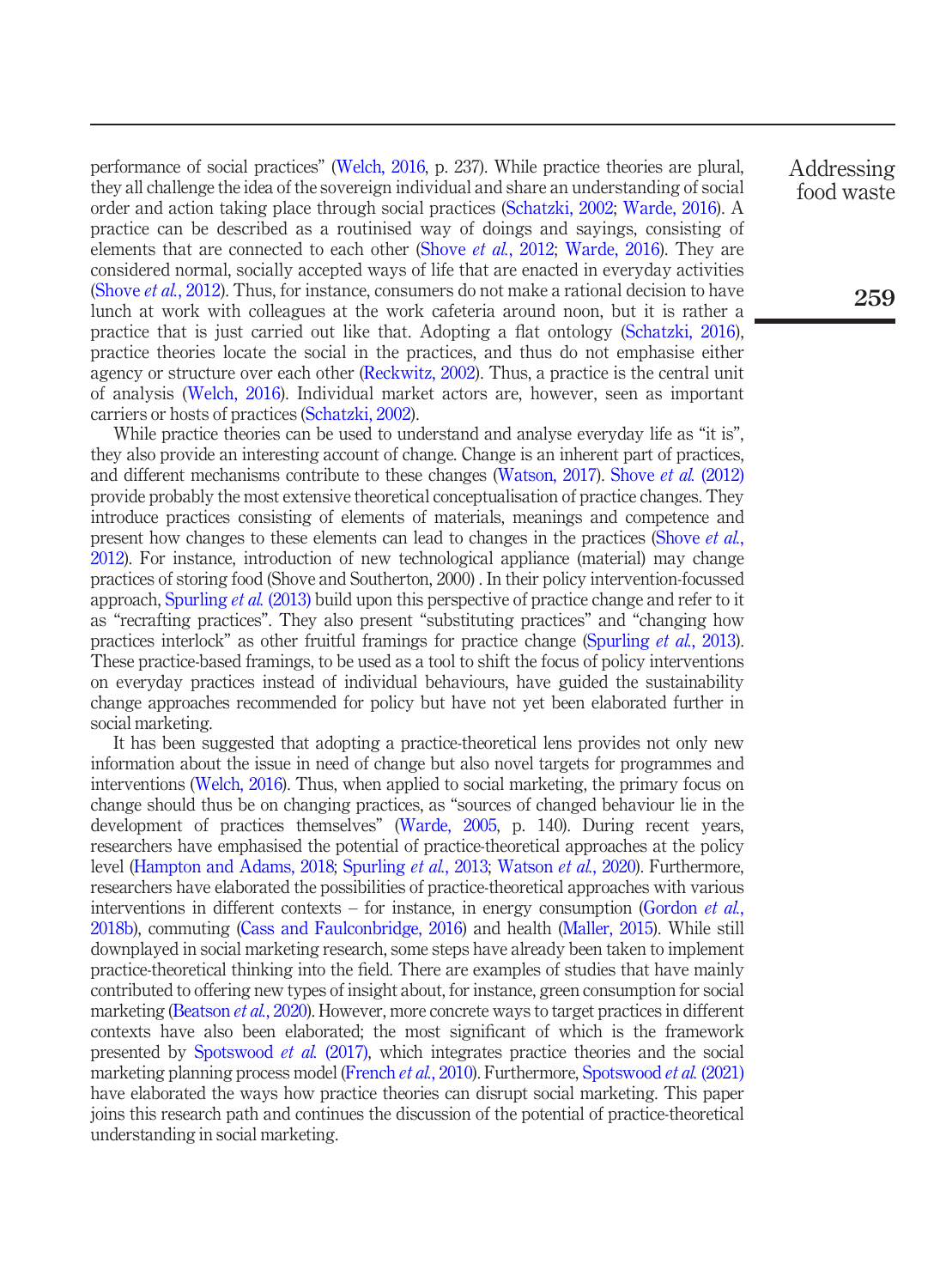#### Connecting and differentiating from other social marketing approaches

The socio-cultural approach adopted in the paper should be regarded as a theoretical perspective on understanding the organisation of everyday life and change. The approach can be considered as joining the critical stream within social marketing. Earlier characterised as a stream of literature focussing on the harmful effects of commercial marketing ([Gordon, 2011\)](#page-15-9), the current critical social marketing has started to address issues about and within social marketing ([Gordon](#page-15-10) et al., 2018a). For instance, deeper reflections upon the field's ontological, epistemological and methodological perspectives [\(Gordon and](#page-15-0) [Gurrieri, 2014;](#page-15-0) [Gurrieri](#page-15-11) et al., 2013) as well as the use of a broader set of theories, have been called for to realise the field's full potential to enable social change and social good [\(Dibb,](#page-14-2) [2014](#page-14-2)).

The emphasis on the socio-culture in general, and practices in detail, differentiates this paper's approach from some of the other broader established approaches within social marketing. However, it is important to note that the socio-cultural approach adopted in this paper has some connections to, for instance, macro-social marketing and socio-ecological social marketing. For instance, macro-social marketing builds upon the idea that reality has different layers, and shaping the social context of behaviour is crucial when aiming for change [\(Kennedy, 2016\)](#page-16-1). Similar to the macro-marketing understanding of reality, the social ecology framework highlights the importance of understanding the different systems and layers – including the macrosystem, exosystem, mesosystem and microsystem – influencing behaviours; it assumes they are in hierarchical relation to each other, and that changes in the "higher" system are likely to create broader changes [\(Collins](#page-14-4) *et al.*, 2010). While this paper shares a similar view on the need to address change beyond the individual, the main difference is that a socio-cultural approach grounded in practice-theoretical thinking locates the social within the practices and, in this sense, only focusses on one "level". Thus, the ontologies of these approaches are substantially different. However, from a more pragmatic viewpoint, there are ways how practice-theoretical thinking could potentially open up opportunities for macro-social marketing and socio-ecological approach. As stated by [Kennedy \(2016\),](#page-16-1) many paths are open for creating this macro-social change, and here a socio-cultural approach could be regarded as one potential avenue. On a similar note, [Gordon](#page-15-10) et al. (2018a, [2018b\)](#page-15-8) discuss that while, for instance, a social marketing programme might adopt a socio-ecological model for its overall structure; it is likely that other theories are needed to guide understanding and actions on different levels, as one single theory is seldom enough to give guidance on multiple levels. For instance, in their study on energy efficiency, [Gordon](#page-15-10) et al. (2018a, [2018b\)](#page-15-8) approached domestic energy use with a practicetheoretical lens, although the overall perspective of the study was system-based.

## Wicked problem of food waste: challenges from the social marketing perspective

Currently, there is no question about the unsustainability of the levels of food waste. It has been estimated that approximately one-third of food is wasted throughout the food chain [\(FAO, 2019\)](#page-14-13). The biggest portion of food waste is created in the later parts of the food chain, in households, and the problem seems to be similar across countries with different income levels, although earlier narratives regarded household food waste mainly as a problem of more affluent countries [\(UNEP, 2021\)](#page-18-6). What makes household food waste, especially problematic from the sustainability perspective, is its position at the end of the food chain; thus, the resources (e.g. water, land, nutrients) used at the earlier points end up in the waste bin. In recent years, international institutions, governments and the public have faced the unsustainability of the food waste situation, and it is addressed in several national and

260

**ISOCM** 12,2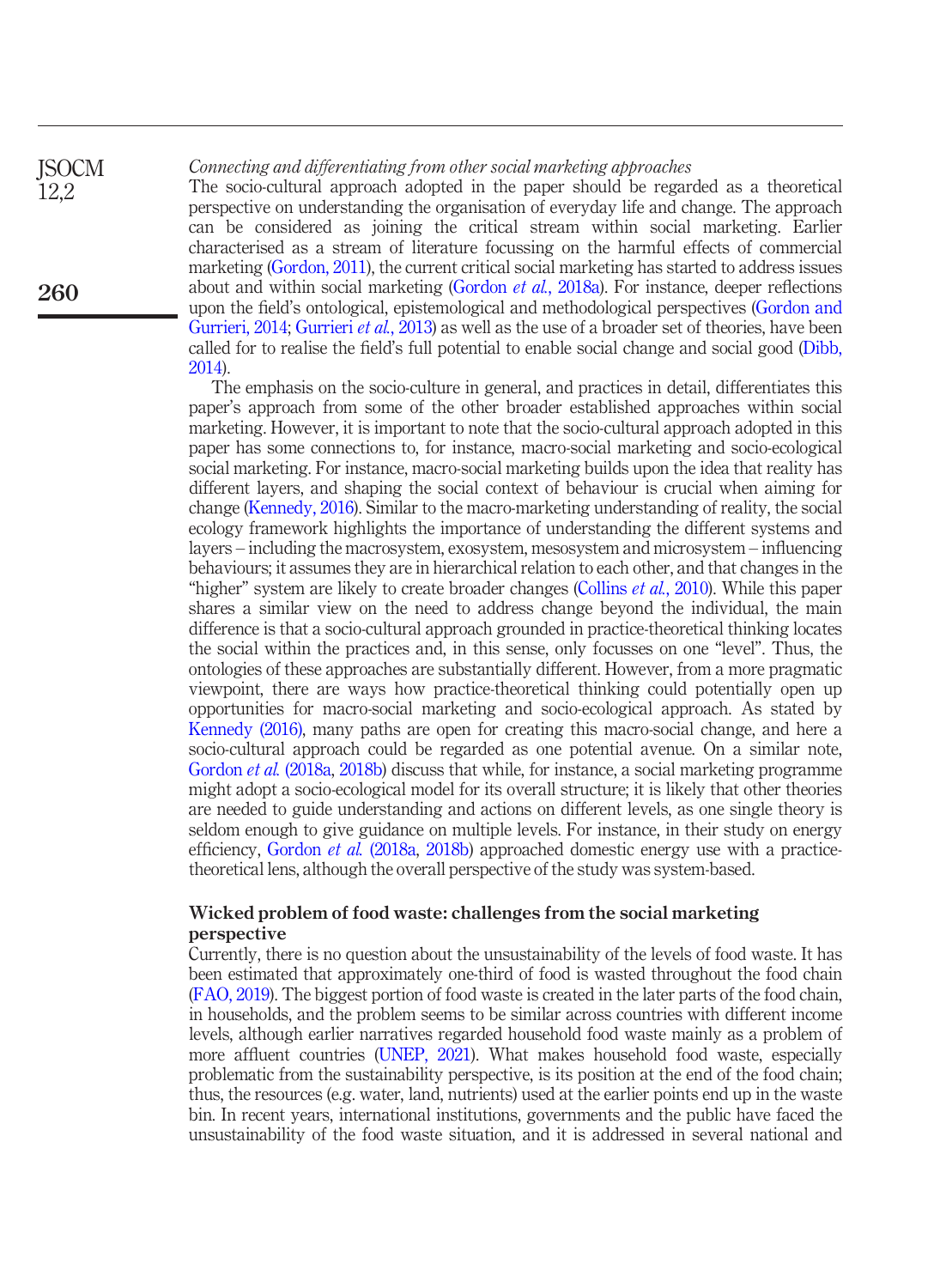international sustainability agendas, such as in the United Nations' Sustainability Development Goals, and has been the subject of an increasing amount of research in different fields.

Food waste and marketing can be considered as having an uneasy relationship. At least part of the food waste problem can be traced back to marketing ([Aschemann-Witzel](#page-13-1) *et al.*, [2015\)](#page-13-1), boosting the excessive purchase of food products, leading to food ending up as waste. Yet food waste offers a great opportunity for marketing field to demonstrate its managerial, public policy and societal relevance, and in the recent years, the topic has gained momentum among marketing and consumer researchers ([Porpino, 2016](#page-16-10)). Recent food waste studies published in the marketing field have, for instance, studied the ways in which existing campaigns have approached the topic so far [\(Sutinen, 2020](#page-17-11)), elaborated how different stakeholders are held responsible for the issue [\(Mesiranta](#page-16-11) *et al.*, 2021) and examined how consumer movements can shift the marketplace ([Gollnhofer, 2017](#page-15-12); [Gollnhofer](#page-15-13) et al., 2019).

The number of studies around the topic of food waste has exponentially grown during recent years [\(Giordano and Franco, 2021\)](#page-15-14). However, the topic has only recently drawn attention in social marketing studies. Furthermore, while several initiatives and campaigns have been established around the issue, only few of them identify as social marketing ([Kim](#page-16-12) et al.[, 2020a\)](#page-16-12). In social marketing research, the topic has been approached from different perspectives. In their review, Kim et al. [\(2020a\)](#page-16-12) focussed on best practices for food waste campaigns and reviewed food waste initiatives on the basis of social marketing principles, suggesting that those including the most components, such as targeting and marketing mix, are more likely to succeed. Based on a social marketing campaign pilot intervention grounded in the benchmark criteria, Kim et al.  $(2020a, 2020b)$  $(2020a, 2020b)$  $(2020a, 2020b)$  $(2020a, 2020b)$  have illustrated the potential efficacy of social marketing in reducing food waste. Suggestions directed at practitioners for communication have also been studied and introduced by [Pearson and Perera \(2018\)](#page-16-4). Similarly focussing on communication, [Septianto](#page-17-12) *et al.* (2020) have proposed effective ways to frame food waste in social advertising messages. Effort has been made to understand consumers' perspectives on food waste campaigns (Kim et al.[, 2020b](#page-16-13)). Furthermore, stakeholder inclusion has been introduced as a potential strategy to broaden food waste social marketing, calling for future research to approach the topic "with theories that extend understanding further beyond the individual or recognises the individual operating within a system involving a multitude of actors" ([Hodgkins](#page-16-2) *et al.*, 2019, p. 283).

While the existing social marketing studies focussing on food waste have taken important steps to seize the potential of social marketing for solving this severe sustainability concern, they do lack a critical reflection about the overall compatibility of the social marketing approach with a sustainability problem of food waste. When addressing food waste through social marketing, there are several concerns that need to be acknowledged and thought through. First, food waste can be considered a wicked problem [\(Närvänen](#page-16-14) *et al.*, 2020), which refers a problem that is multifaceted and complex, and can be understood in different ways, making it hard to solve ([Rittel and Webber, 1973](#page-17-1); [Närvänen](#page-16-14) et al.[, 2020\)](#page-16-14). In the context of social marketing, it has been argued that the multidimensional nature of sustainability issues is very open to misinterpretation, potentially causing misguided social marketing approaches, focussing on only certain aspects of the issue [\(Beachcroft-Shaw and Ellis, 2019\)](#page-14-14). With a similar perspective, [Carvalho and Mazzon \(2019\)](#page-14-15) argue that due to its tendency to use a rather narrow theory base, social marketing might be able to achieve results and solve some small parts of the problem but fail to tackle the cause itself. While households are often presented as the biggest contributors to the food waste problem, the problem has its roots in the wider food system ([Närvänen](#page-16-14) et al., 2020). Thus, social marketing only focussing on individual consumers, framing them as the responsible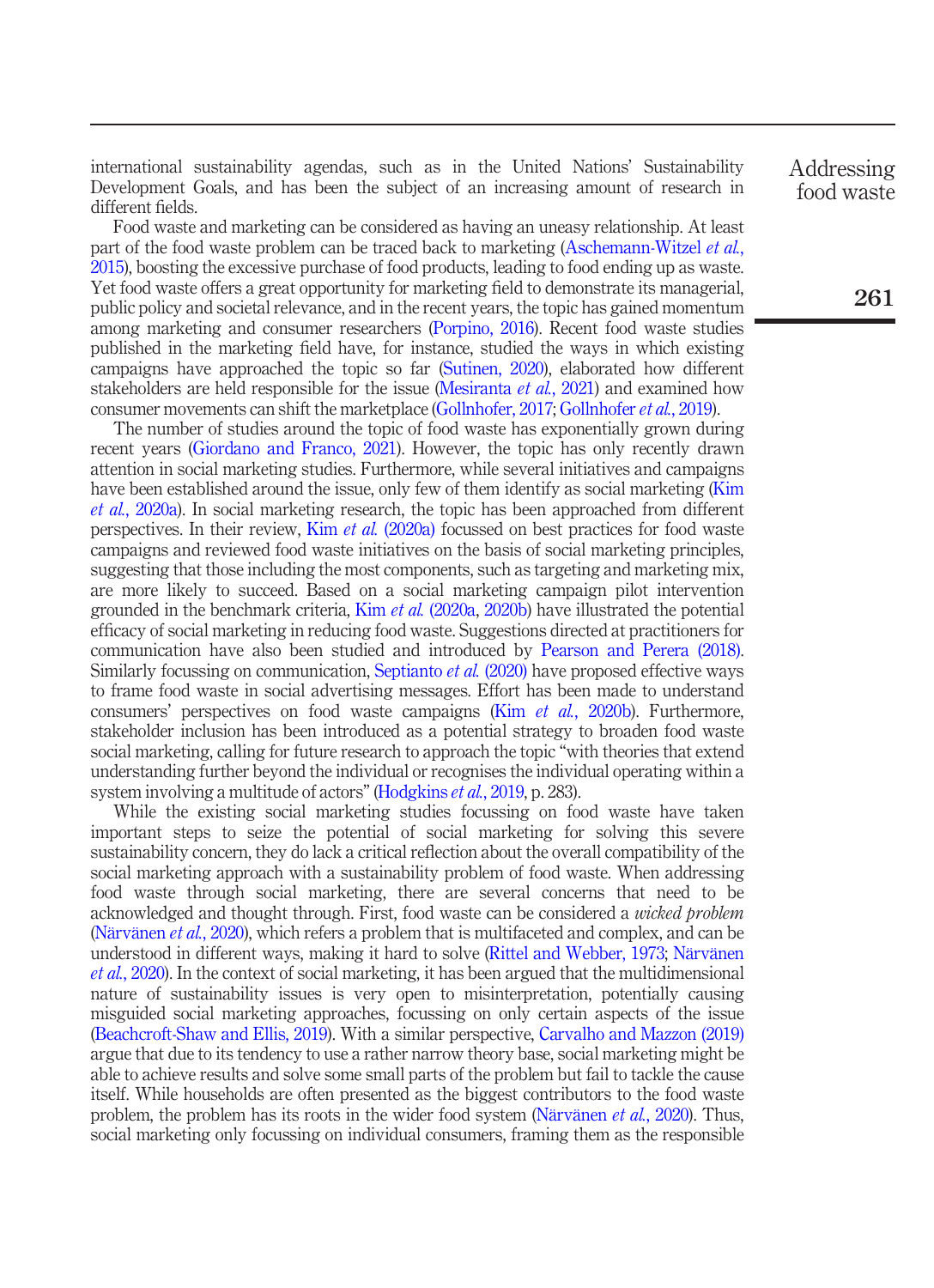**ISOCM** 12,2

262

ones and the main drivers of change [\(Mesiranta](#page-16-11) et al., 2021), might miss the opportunity to address the issue on a wider level.

Furthermore, food waste is a good example of a concern raised by [Spotswood](#page-17-0) et al. (2012) about social marketing balancing between societal and individual needs, providing no clear solution for what to do when these are not aligned. Social marketing can be considered to have a dual purpose, aiming to increase well-being and social good for both individuals and society at large. The latter purpose of social marketing, contributing to societal well-being, has been largely based on the idea that enhancing individual consumers' well-being will eventually lead to enhanced societal well-being as an increased number of consumers adopt individual behaviour changes [\(Andreasen, 2002\)](#page-13-2). This idea, however, becomes contested in situations where tackling societal issues is not directly connected to individual well-being, which is also the case when considering food waste: wasting less food does not directly enhance the well-being of individual consumers who should be making changes in their behaviour but is still crucial for the society at large. This also connects to a concern for the suitability of the concept of *conscious exchange*, grounded upon the calculation of costs and benefits and leading to voluntary behaviour change. The concept of "exchange" has had a central role in social marketing throughout the field's existence and is still a key principle of social marketing ([Tapp and Rundle-Thiele, 2016\)](#page-17-13). When covering topics such as smoking cessation, the concept of exchange has worked as a valuable tool for identifying and communicating the benefits of behaviour change. When reaching for sustainability changes such as reducing food waste, the adaptation of the concept becomes more difficult. For instance, some food waste campaigns foster food waste reduction by emphasising, for instance, the benefit of saving money [\(Sutinen, 2020](#page-17-11)). Focussing on one specific benefit might, however, over-simplify a complex problem and overlook other important dimensions of it. In sustainability related concerns, the gained benefit is often very abstract or even overgenerational: the change is needed to ensure the well-being of the environment or future generations to come. [Spotswood](#page-17-0) *et al.*  $(2012)$  presented this type of situation, where the informed exchange is very unclear, largely problematic from a social marketing perspective. Concerning food waste, overt emphasis on conscious exchange restricts social marketing's potential to address the issue.

As the described concerns show, addressing food waste through social marketing is not a straightforward task. Instead, there are several concerns that should be reflected. These include reflections on how to address the complexity of the issue, how to balance between individual well-being and societal well-being and how to deal with the blurry or even impossible "conscious exchange". While all these concerns mirror the issues related to the individualfocussed behavioural theories widely adopted in the traditionalist paradigm of social marketing, a profound shift in the overall social marketing approach is needed to tackle these concerns. Here, one potential avenue is a practice-theoretically based socio-cultural approach, which allows for addressing food waste as an issue arising from practices, not from individual behaviours. This shift in the focus, however, requires some changes in the social marketing planning process. Extending the work done by [Spotswood](#page-17-3) et al. (2017) suggesting a multiphased process planning outline for practice-based social marketing, the following sections discuss what adopting a socio-cultural approach based in practice theories means for the phases of scoping and developing in the context of food waste.

#### Scoping the problem at a socio-cultural level: understanding food waste with a practice lens

Individual consumers have often been blamed for the food waste problem ([Evans, 2012\)](#page-14-6), being mentioned as the main contributors of food waste in statistics. The situation has a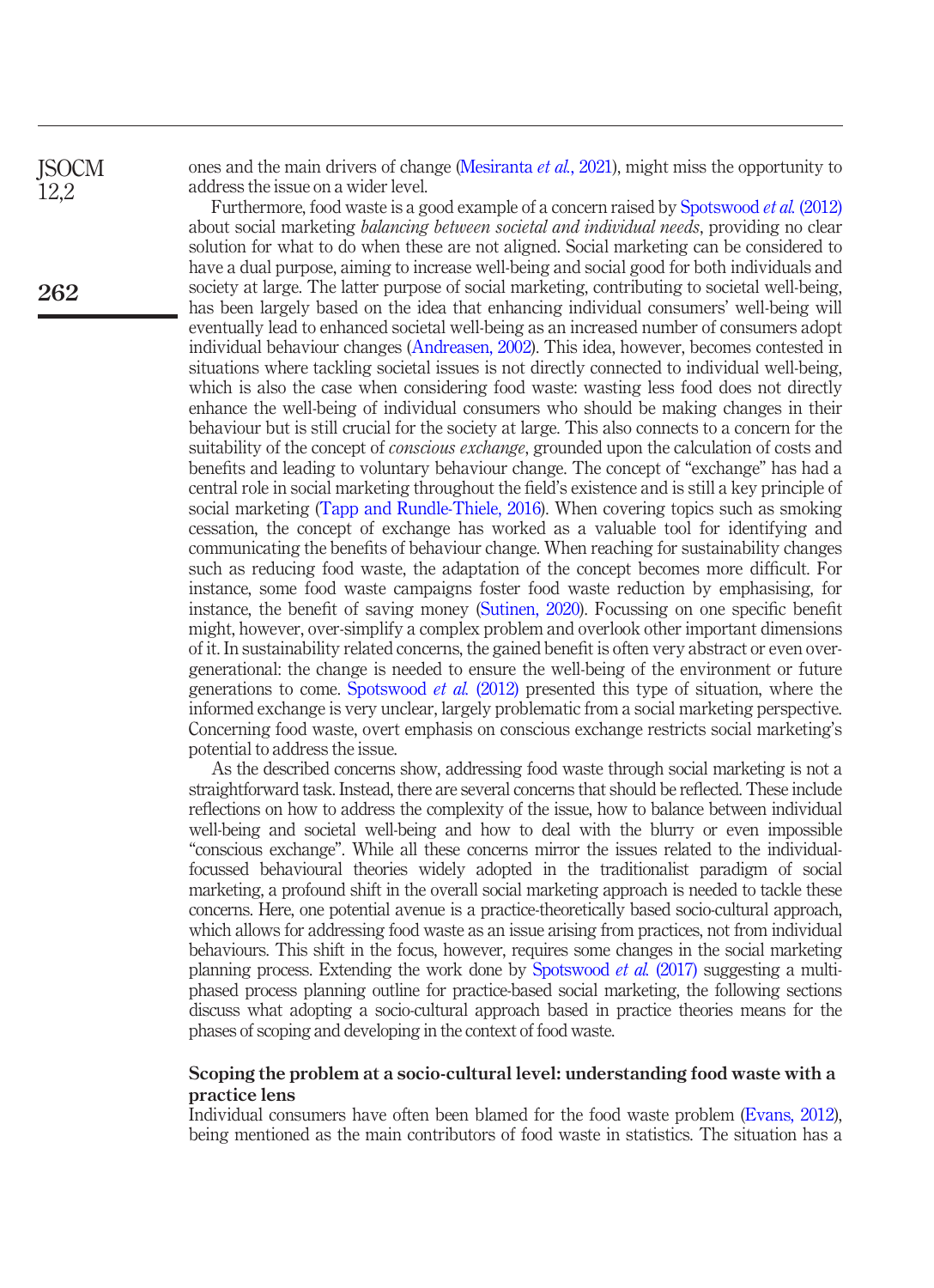resemblance with wider issue of consumer resposibilisation emphasised by the neoliberal ideology [\(Giesler and Veresiu, 2014](#page-15-15)). The tendency of focussing on individual consumers is also evidenced in food waste campaigns, most of which share an emphasis on individuals, for instance through awareness-raising campaigns [\(Aschemann-Witzel](#page-14-5) *et al.*, 2017; [Sutinen,](#page-17-11) [2020\)](#page-17-11). In addition to this type of cognitive approach, food waste initiatives have also adopted emotional approaches as well as conative approaches such as nudging [\(Sutinen, 2020\)](#page-17-11). However, the everyday life of households and consumers goes beyond individual choices of deciding whether to waste or not. Regarding this, a growing group of researchers have highlighted the importance of addressing the food waste issue from the socio-cultural perspective [\(Blichfeldt](#page-14-16) et al., 2015; [de Carmo Stangherlin](#page-14-17) et al., 2020; [Närvänen](#page-16-5) et al., 2018).

Practice-theoretical understanding provides a way for studying food waste not arising from the individual consumer behaviours nor from the social structures, but from between them; from everyday practices. A practice-theoretical lens to food waste has been utilised to identify practices causing household food waste ([Evans, 2012\)](#page-14-6). The findings included themes such as "feeding the family", "eating properly", "the materiality of 'proper' food and its intersections with the socio-temporal demands of everyday life" and "anxieties surrounding food safety and storage" [\(Evans, 2012](#page-14-6)). Similarly, [Southerton and Yates \(2015\)](#page-17-14) have attempted to understand food waste from a practice-theoretical angle and focussed on the "normal" practices of eating. Furthermore, [Blichfeldt](#page-14-16) et al. (2015) present the practice of "objectifying edibility", meaning relying on external cues such as "best before" dates, connected to food waste.

In addition to understanding how food waste is generated in practices, practicetheoretical food waste studies have also offered insight into how food waste is reduced in practices. For instance, through a mobile ethnographical approach, Sirola et al. [\(2019\)](#page-17-15) studied the practices of consumers reporting low levels of food waste and identified different elements interlinked with practices of planning, grocery shopping, cooking, eating and handling surplus food. Temporality-related dimensions have also been elaborated, presenting food waste reduction as "dancing with potential food waste" through practices organising temporality, namely, scheduling, pausing, stretching and synchronising ([Mattila](#page-16-15) et al.[, 2019](#page-16-15)). In their research, Blichfeldt et al. (2015) identify "internalization of edibility" (trusting one's own senses when assessing food) at the other end of the continuum, connected to reducing food waste.

From a practice perspective, there are no clear practices of food waste generation or reduction. Instead, there are plenty of everyday practices connected to higher or lower amounts of food waste production. Thus, studies focussing on eating and food practices also provide important insight about practices connected to food waste. [Warde \(2016\)](#page-18-5) has done extensive work on elaborating eating as a special form of consumption and emphasises the perks of approaching eating with a practice-theoretical lens to acknowledge its rash, habitual and even unconscious nature. [Warde \(2016\)](#page-18-5) also highlights the importance of understanding eating occasions as well as what is on a menu, both of which are also connected to food waste. [Halkier \(2017](#page-15-16), p. 148), on the other hand, has elaborated on the normalisation of convenience food, highlighting the practice of eating convenience food in Denmark as "culturally expectable, but less clearly socially acceptable". This connects to food waste, as the eating of convenience food often leads to less food waste compared to food made from scratch [\(Hertz and Halkier, 2017\)](#page-15-17).

### Developing a socio-cultural approach to social marketing: social marketers' role in practice changes towards less food waste

While research has elaborated how a practice lens could inform policymakers [\(Spurling](#page-17-8) et al.[, 2013](#page-17-8); [Vihalemm](#page-18-1) et al., 2015; [Watson](#page-18-3) et al., 2020; [Welch, 2016\)](#page-18-4), not much attention has Addressing food waste

263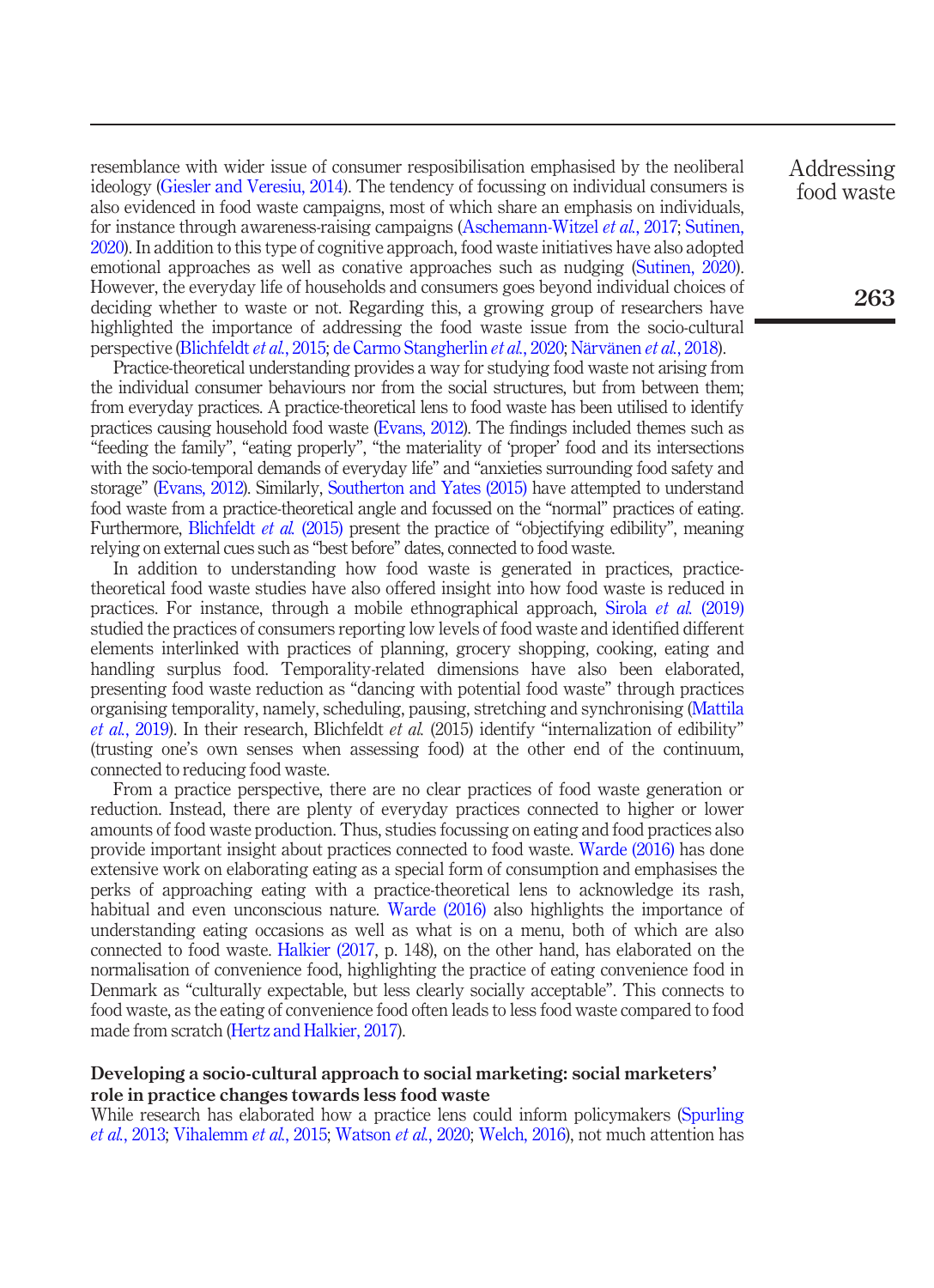been placed on elaborating social marketing's role in fostering practice changes (for exception, see [Spotswood](#page-17-4) *et al.*, 2021). When designing change initiatives and programmes with a socio-cultural focus, the "unit" of change is located in the socio-culture – in practices [\(Spurling](#page-17-8) et al., 2013; [Vihalemm](#page-18-1) et al., 2015; [Welch, 2016](#page-18-4)). In line with this, [Spotswood](#page-17-3) et al. [\(2017,](#page-17-3) p. 165) suggest that "the particular tactics for change would be developed within the practice context and be based on understandings about the ways practices change". Thus, in its stance on how practices change, paper builds upon the understanding of practice change conceptualised by [Shove](#page-17-7) *et al.* (2012) and developed further by [Spurling](#page-17-8) *et al.* (2013) in policy intervention context.

In the context of food waste, the most fundamental principle is that social marketers should aim at changing food waste-related practices instead of changing individual consumers, which are usually considered the main agents in behaviour change models (for more elaboration on the differences between behaviours and practices, [Vihalemm](#page-18-1) et al., [2015](#page-18-1)), to waste less. Based on practice-theoretical understanding, social marketing should be seen as embedded in the system of practices rather than as an external force ([Vihalemm](#page-18-1) et al.[, 2015](#page-18-1)). Within the system of practices, social marketers may adopt different types of roles through which they can initiate and support practice changes toward less food waste. In the following, three potential roles for social marketers are presented "shapers of practices reducing food waste", "normalisers of practices reducing food waste" and "re-organisers of practice bundles connected to food waste". All these roles are based on existing theorisations on practice changes and exemplified through practice-focussed food waste studies.

#### Social marketers as shapers of practices producing food waste

First, based on the idea of recrafting practices ([Shove](#page-17-7) et al., 2012; [Spurling](#page-17-8) et al., 2013), social marketers can adopt a role of "shapers of practices producing food waste". Here, the focus is on changing the practices known to be producing food waste through shaping the elements of meanings, competences and materials constituting them [\(Shove](#page-17-7) et al., 2012). According to Southerton and Welch (2015), the key to effective interventions is to address many elements of practices at once. The focus is different compared to, for instance, education that emphasises solely competences or information-sharing initiatives that focus on the practice element of meaning [\(Welch, 2016\)](#page-18-4).

As shapers of practices producing food waste, social marketers should take into account all elements of practices known to be producing food waste and build upon insight about them [\(Figure 1\)](#page-8-0). In earlier research, high levels of food waste have been connected to the meanings of affection [\(Porpino](#page-16-16) et al., 2016) and "good provider identity" ([Graham-Rowe](#page-15-18) et al.[, 2014\)](#page-15-18). To shape these types of socio-cultural meanings, social marketing programmes could focus on contesting the assumption of a "good provider" as someone who purchases a lot



<span id="page-8-0"></span>Figure 1. Social marketers as shapers of practices producing food waste

264

**ISOCM** 12,2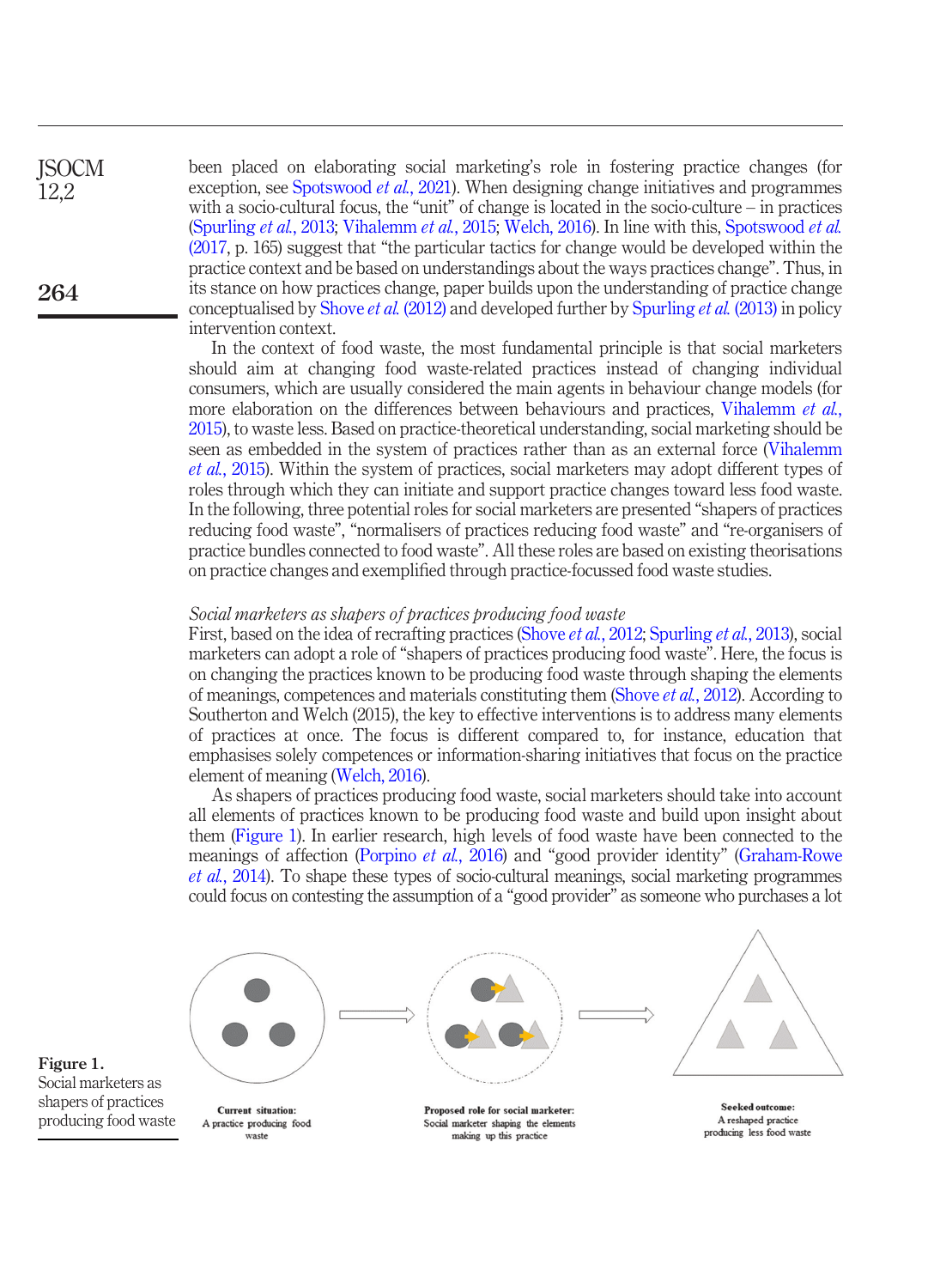of food for the family and highlight the positive meanings of leftover cooking by connecting this with meanings of, for instance, care and ethical example setting [\(Lehtokunnas](#page-16-17) et al., 2020). At the same time, social marketers should make sure that there are adequate competences for the practice changes. For instance, food waste has been connected with difficulties in re-using leftover ingredients in new meals ([Evans, 2012\)](#page-14-6). Here, social marketers could focus on elevating leftover-cooking skills through, for instance, providing a recipe bank for typical leftovers at home. Furthermore, material elements need to be addressed. For instance, containers and aluminium wraps utilised for storing food are connected to procrastination practices leading to wasted food [\(Blichfeldt](#page-14-16) et al., 2015). In terms of this, social marketers could support better use of them and/or support switching them into transparent ones.

#### Social marketers as normalisers of practices reducing food waste

Second, extending the framings of recrafting practices and substituting practices [\(Spurling](#page-17-8) et al.[, 2013\)](#page-17-8), another proposed role for social marketers is that of "normalisers of practices reducing food waste". Here, instead of focussing on shaping the practices leading to higher level of food waste, the emphasis is put on supporting those practices that are connected to lower levels of food waste, by normalising them (for more research on practice normalisation processes, [Gollnhofer, 2017](#page-15-12)). As a desired outcome, a food waste reducing practice that used to be uncommon would become more "normal", and eventually substitute the practices producing food waste.

When adopting this role, as [Figure 2](#page-9-0) illustrates, social marketers should build upon insight about the practices that reduce (or even avoid) food waste and focus on elevating and supporting the elements within them. Like in the previously described role, social marketers should take into account all three elements of the practices but instead of shaping them, the purpose in this role is to make these elements more visible, salient and accessible. For instance, to normalise leftover cooking from earlier days' scrapes, social marketers should address meanings, competences and materials making up this practice. Social marketers could emphasise positive socio-cultural meanings, such as creativity, aesthetics and ethics in connection to leftover cooking [\(Närvänen](#page-16-5) et al., 2018). Furthermore, a competence highly relevant to the avoidance of food waste, the ability to assess the edibility through looking, smelling and eating [\(Blichfeldt](#page-14-16) et al.[, 2015\)](#page-14-16) is something that social marketers could aim to foster, for instance, through workshops or in co-operation with educational institutes. The focus should also be on the materials, such as certain appliances, such as blender, freezer and toaster, which often have central role in food waste reduction [\(Närvänen](#page-16-18) et al., 2013). Regarding this, social marketers may make the food waste reducing procedures related to the use of a kitchen appliance more salient.



<span id="page-9-0"></span>Figure 2. Social marketers as normalisers of practices reducing food waste

practices producing food waste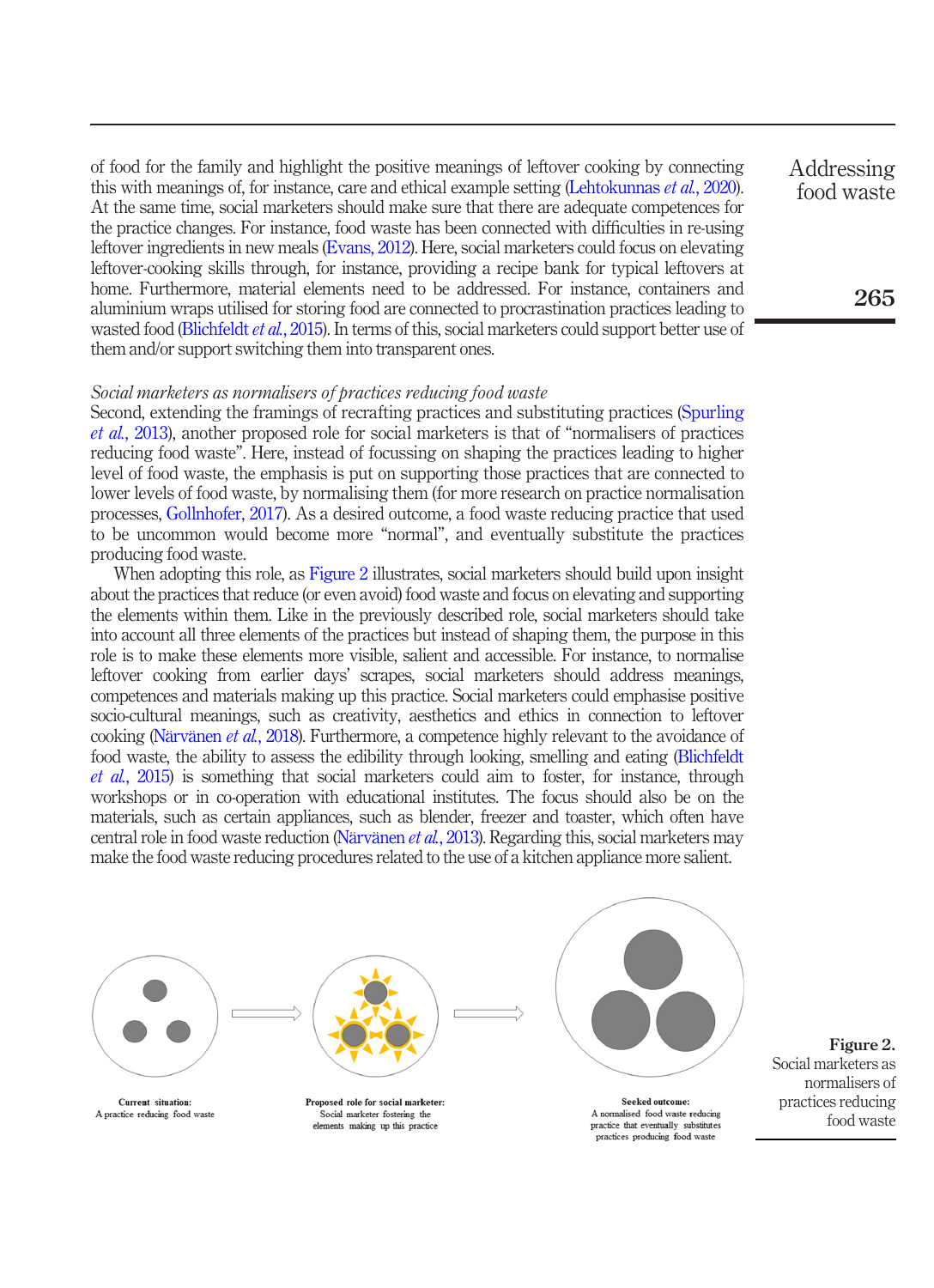Social marketers as re-organisers of practice bundles connected to food waste The third potential role, grounded in the framing of changing the interlocks between different practices ([Spurling](#page-17-8) et al., 2013), is that of "re-organisers of practice bundles connected to food waste". In this role, the attention is put on fact that practices connected to food waste occur as bundles and are performed through certain temporalities and sequences [\(Mattila](#page-16-15) *et al.*, 2019; [Vihalemm](#page-18-1) *et al.*, 2015). This role takes a step away from the elements within the practices and instead focusses on the linkages between different practices all connected to food waste [\(Spurling](#page-17-8) et al., 2013; [Watson, 2017](#page-18-2)). **ISOCM** 12,2 266



<span id="page-10-0"></span>Figure 3. Social marketers as re-organisers of practice bundles connected to food waste

> As depicted in [Figure 3,](#page-10-0) here social marketers attempt to initiate practice changes by re-organising the linkages between the practices that are directly or indirectly connected to food waste. Adopting this role requires a holistic understanding on the different bundles of practices around food waste and the ways how they are shaped by each other. Temporalities are especially important when assessing food waste that can be seen as a consequence of the mismatch between foodstuffs' inevitable decay and rhythms and schedules of everyday life [\(Evans, 2012](#page-14-6)). In this role, social marketers should aim to disrupt these mismatches by, for instance, building upon the Mattila *et al.*'[s \(2019\)](#page-16-15) elaboration on the practice bundles of scheduling, pausing, stretching and synchronising as ways to order temporality in food waste reduction. Social marketers could, for instance, focus on the bundle of scheduling, with an attempt to avoid food waste through focussing on re-organisation of the planning for purchases and meal plans and regularising shopping trips. In line with this, food waste is a matter connected to sequences of food-related practices or moments of action ([Watson](#page-18-3) et al.[, 2020\)](#page-18-3). These include, for instance, planning, grocery shopping, cooking, eating and handling surplus food [\(Sirola](#page-17-15) *et al.*, 2019). To re-organise the sequences of interconnected practices, social marketers need to break some of the existing linkages and to create new ones between the practices. This might mean social marketer aiming to reduce household food waste might focus on, for instance, changing grocery shopping practices.

#### **Discussion**

This study aimed to illustrate the potential of a socio-cultural approach in social marketing using the illustrative case of food waste. Grounded in practice-theoretical thinking, the paper presented social marketers' potential roles in changing the socio-culture through steering practices. Extending and going beyond the work of [Spotswood](#page-17-3) et al. (2017) introducing practice-theoretical ideas into the social marketing domain, the paper proposes three concrete roles social marketers could adopt when initiating practice changes towards less food waste. Based on studies explaining practice change (Shove et al.[, 2012;](#page-17-7) [Spurling](#page-17-8) et al., 2013;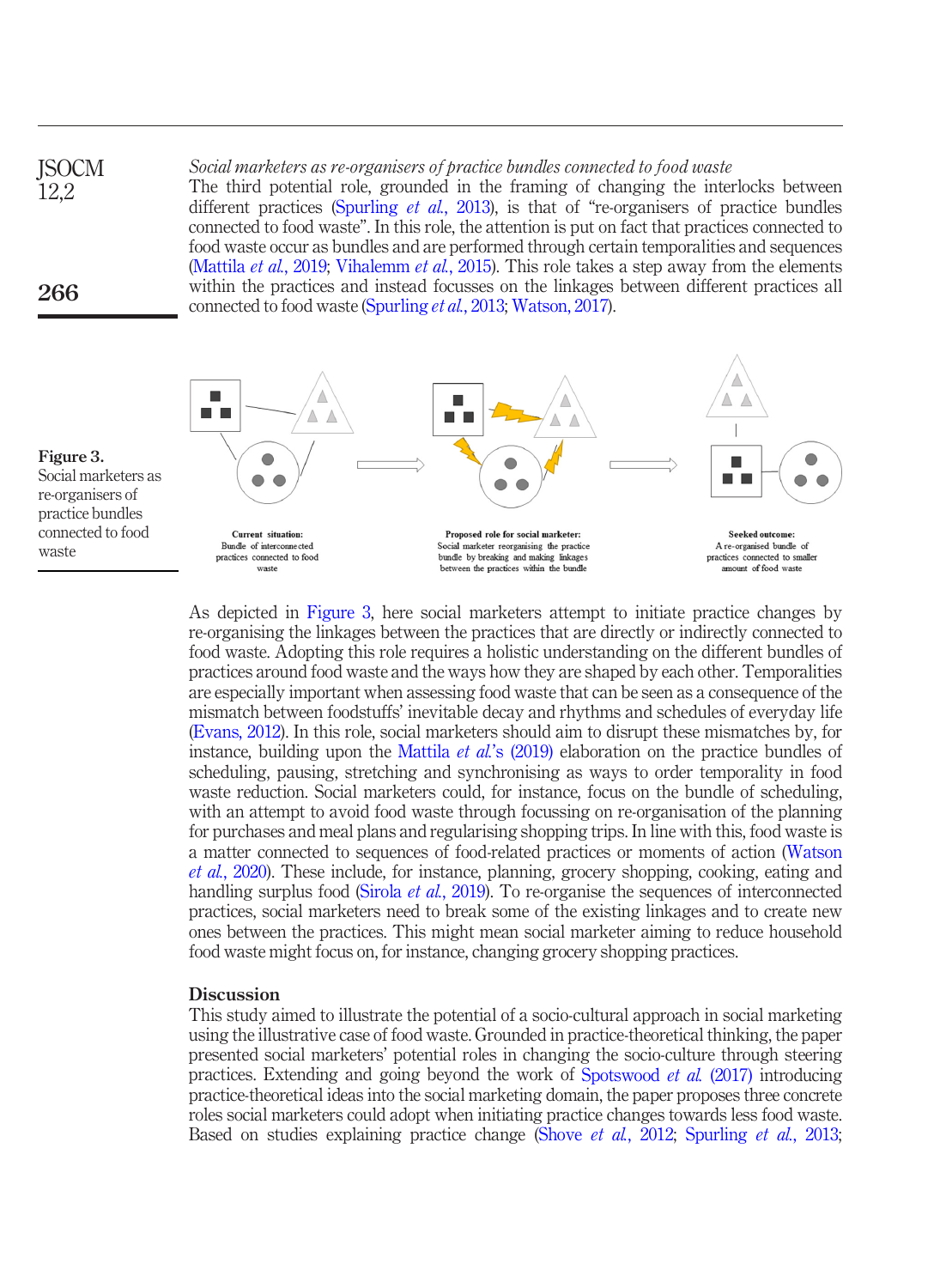[Vihalemm](#page-18-1) et al., 2015), these roles include "social marketers as shapers of practices producing food waste", "social marketers as normalisers of practices reducing food waste" and "social marketers as re-organisers of practice bundles connected to food waste".

Although this paper's main scope was limited to the case of food waste, it argues that a socio-cultural approach has a lot to offer to social marketing, especially when addressing sustainability issues. Social marketing's main purpose is to foster social good in the world [\(Kotler and Lee, 2008\)](#page-16-19), covering both individual and societal well-being. Issues related to sustainability can be seen as falling to the latter. Although there are many examples of social marketing addressing sustainability-related issues, such as energy consumption [\(Gordon](#page-15-8) et al., 2018b) and recycling ([Haldeman and Turner, 2009](#page-15-19)), researchers have also brought up the inefficacy of social marketing when tackling sustainability issues and called for more effective ways to approach the topic ([Peattie and Peattie, 2009\)](#page-16-20). Especially the use of cognitive theories of behaviour when addressing sustainability matters is challenged by the broadly researched attitude-behaviour gap ([Boulstridge and Carrigan, 2000\)](#page-14-18). Furthermore, the assumption of relying on the idea that small changes in individual actions will eventually lead to large scale social changes has been challenged ([Peattie and Peattie,](#page-16-20) [2009;](#page-16-20) [Watson, 2017\)](#page-18-2). Thus, being satisfied with merely achieving changes in individual actions is not adequate. Instead, sustainability demands fundamental changes to practices [\(Watson, 2017](#page-18-2)).

It is undeniable that sustainability-related concerns need urgent attention from researchers, and therefore, some radical shifts in thinking need to be considered within social marketing research and practice; here, a socio-cultural approach offers a potential avenue. Especially when grounded in practice-theoretical thinking, and taking practices as the main unit of focus, the approach takes the heavy burden off the shoulders of individual consumers as the main contributors and responsible solvers of the problem. Many researchers have suggested the practice-theoretical lens as highly useful in sustainabilityrelated concerns, and especially with these issues, it also provides great potential for social marketing.

#### Theoretical contributions

This paper's contributions are threefold. First, the paper contributes to the emerging discussion on the potential of socio-cultural approaches and especially practice-theoretical thinking in social marketing ([Beatson](#page-14-11) et al., 2020; [Spotswood and Tapp, 2013;](#page-17-2) [Spotswood](#page-17-3) et al.[, 2017;](#page-17-3) [Spotswood](#page-17-4) et al., 2021). It discusses the basic assumptions and premises of this type of approach, the most significant being the idea of social change arising from changes in practices rather than changes in individual consumers' behaviours. It is proposed that this type of shift in the unit of focus opens new ways for social marketing to foster social change ([Lefebvre, 2012](#page-16-0)). Using the case of food waste as an illustrative example, the paper presents how this approach could enhance social marketing addressing a sustainability concern. The discussion presented in this paper extends the research efforts begun by [Spotswood](#page-17-3) *et al.* (2017) in introducing the planning process framework, by diving deeper into the precise ways the practice-theoretical approach could inform social marketers' role in initiating change, especially in the scoping and developing phases. The discussion presented in this paper contributes to the overall evolvement of socio-cultural approaches to social marketing, highlighting the importance of social marketing in understanding and shaping the socio-culture, as it is rather than treating it solely as one of the external factors influencing consumers' behaviour. This type of approach can also be regarded as contributing to critical social marketing urging social marketing to be more reflexive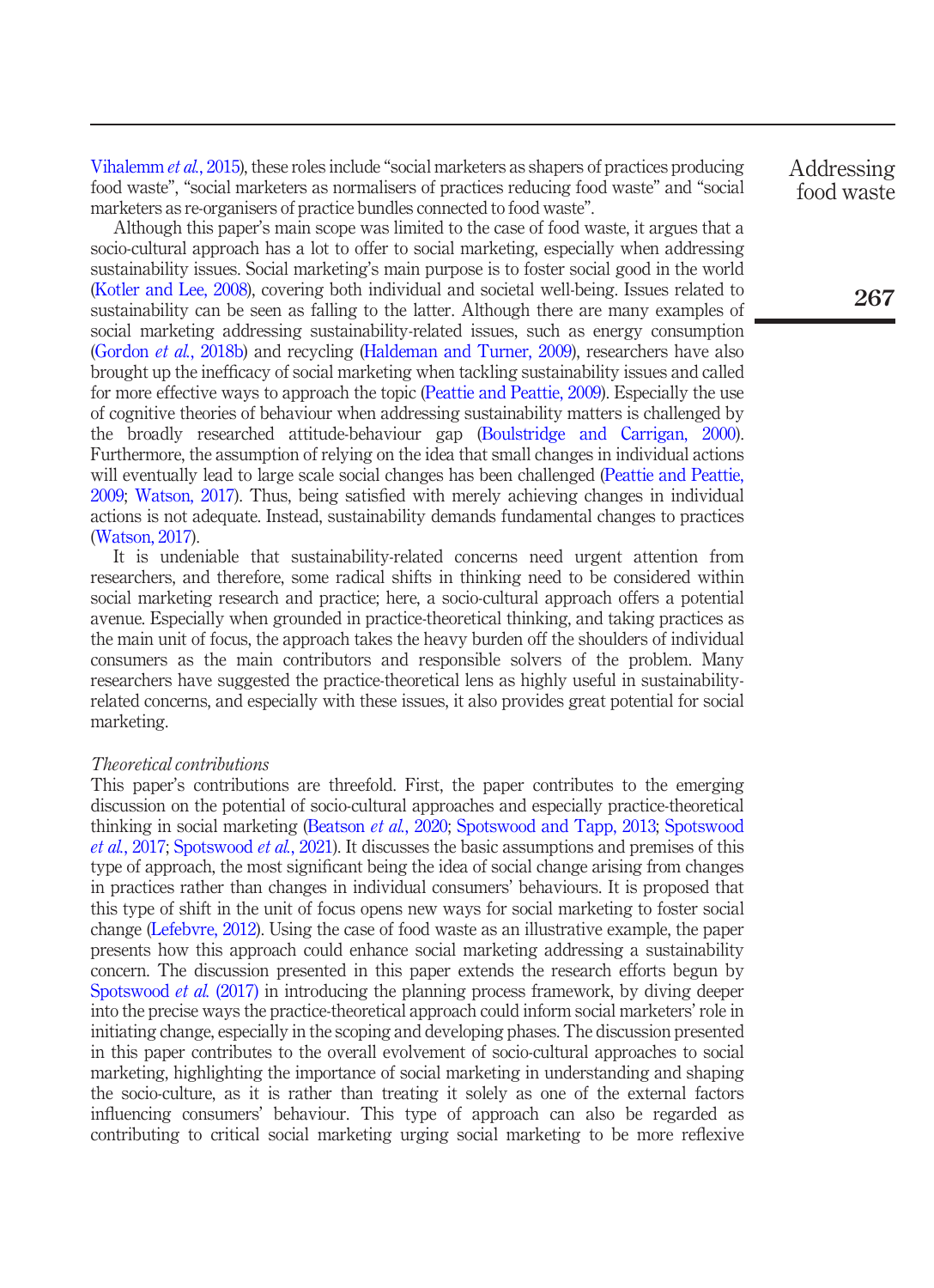[\(Gordon and Gurrieri, 2014](#page-15-0)) and to critically analyse and develop the theories and concepts within the field ([Dibb, 2014;](#page-14-2) [Gordon, 2018](#page-15-4)).

Furthermore, the paper addresses the already established discussion on the uneasy relationship between social marketing and sustainability and the concerns related to social marketing for sustainability ([Peattie and Peattie, 2009\)](#page-16-20). Food waste, as a wicked problem, presents a good example of a sustainability issue that is difficult to tackle through, for instance, relying on individual-focussed theories. When viewed from social marketing perspective, the case includes concerns related to the complexity of the problem, the nonalignment of individual and societal well-being within sustainability and the unclear conscious exchange. All these issues are relevant for social marketing researchers to think about and reflect upon when addressing any type of sustainability issue. With an increasing number of sustainability issues arising and the urgency in tackling them, it is important for social marketing to be open to all types of possible approaches to create change. Although some of the change approaches might, for example, misalign with the considered principles of social marketing, they may hold great potential. In this sense, this paper continues the similar pragmatic stance on social marketing that has been represented as a strength of the field ([Gordon, 2011;](#page-15-9) [Spotswood](#page-17-0) et al., 2012).

Last, the paper contributes to food waste research by opening new avenues to solve the issue of food waste ([Närvänen](#page-16-14) et al., 2020). Using food waste as an illustrative example, the paper has shown how a socio-cultural approach can be applied to social marketing in addressing food waste, thus making the practice-theoretical understanding more practicable [\(Sahakian and Wilhite, 2014](#page-17-16)). While food waste has gained some interest in social marketing research, a socio-cultural approach has remained outside the scope of published articles. As discussed in the paper, there already is a large amount of socio-cultural insight about food waste already available in the literature that could also be used in social marketing. The paper encourages transdisciplinary approaches and urges social marketing to fully unravel what is already known about the socio-cultural context of food waste.

This paper represents insight into the possibilities of socio-cultural approach for social marketing. Although presented here from the perspective of possibilities, there is no doubt that the practice-theoretical lens also includes challenges and limitations. While this paper proposed three potential roles for social marketers in practice change, it must be noted that there are also other ways to conceptualise practice changes as well as other opportunities to incorporate practice-theoretical ideas of change into social marketing. Despite the inherent limitations, it is hoped that the discussion presented in this paper will inspire both scholarly research and social marketing practice in developing social marketing that would better acknowledge the socio-cultural sphere.

#### Practical implications for social marketers

This paper has sought to present the potential of a socio-cultural approach in social marketing. Although the paper focussed on the case of food waste, the possibilities of a socio-cultural approach go beyond it. As the discussion in the paper shows, shifting the focus to practices opens up many new opportunities for social marketers to focus their attention and to reframe their own role in change. It is clear that it might sometimes be difficult to detect the practices connected to a certain societal problem ([Spotswood](#page-17-3) et al., [2017](#page-17-3)). However, as this paper's example of food waste tried to make explicit, there usually is a good deal of existing research and insight where to start from. Furthermore, it is hoped that the concrete suggestions of the social marketers' roles in practice changes can inspire practitioners in various contexts.

**ISOCM** 12,2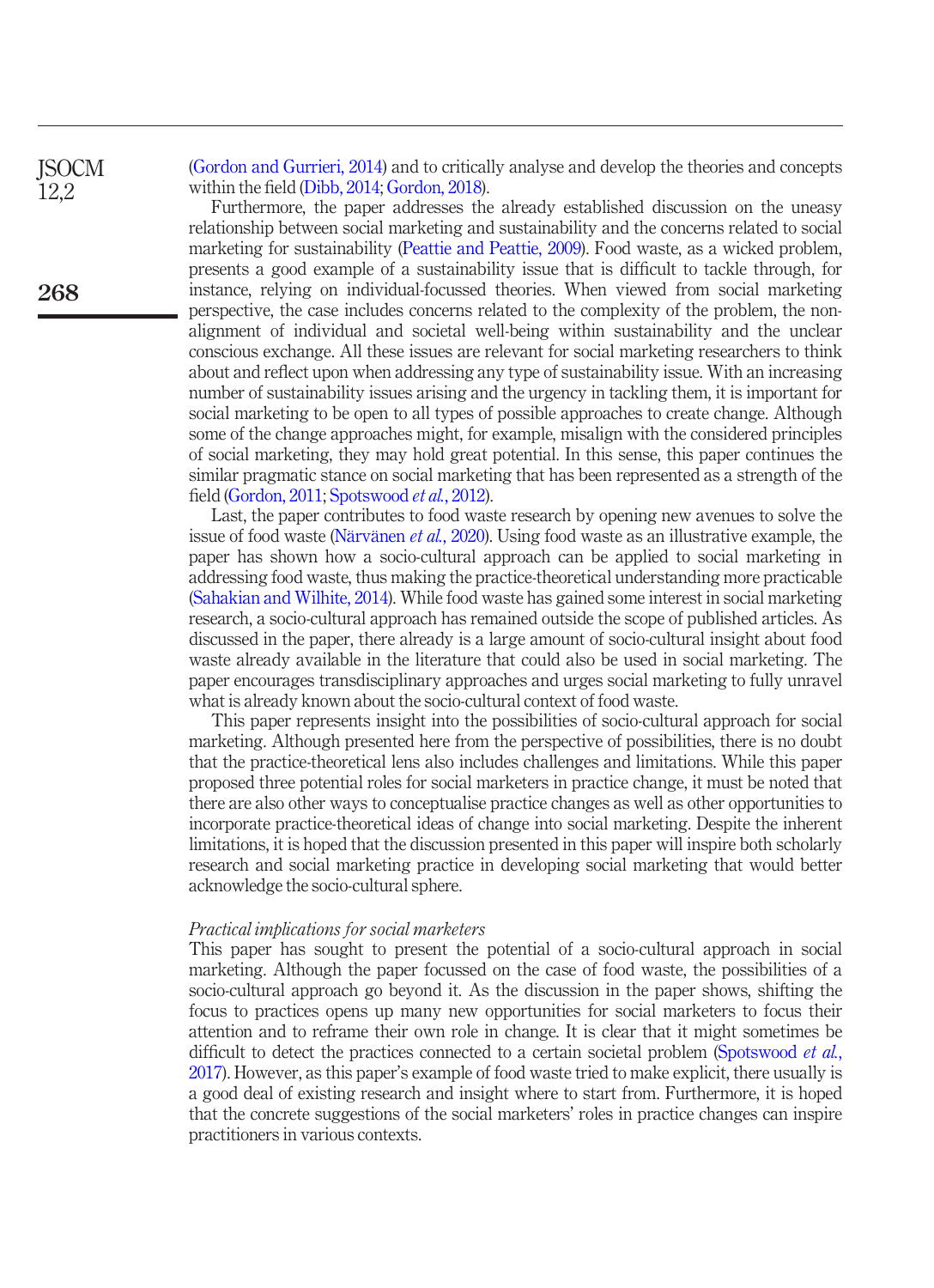When addressing issues related to sustainability problems such as food waste, it is very important for social marketers to thoroughly reflect upon the phenomenon in question and critically consider the "location" of the problem. In a traditionalist paradigm, issues are often regarded as rooted in individual cognition. However, this study has aimed to argue that this is not the only possible viewpoint. Instead, elaborating the issues from a socio-cultural approach can offer new insights about the issue in question and open new avenues for social marketing ([Welch, 2016](#page-18-4)). This applies to many problems of social marketing interest, as the studies have shown; for instance, leisure time activity can be regarded as connected to social class ([Spotswood and Tapp, 2013](#page-17-2)), and adolescent drinking has ties to a broader drinking culture (Tran *et al.*[, 2019\)](#page-17-17). With any case, this type of critical evaluation about one's own perspective and implicit understandings should be done at the very beginning of any social marketing programme or initiative.

In addition to inspiring social marketing practitioners to implement more socio-culturefocussed initiatives, the paper also has an important note for all social marketers, even when relying on more individual-focussed theories of change. Social marketers need to understand that they are powerful actors within the socio-cultural context, and the responsibilities connected to this power should be acknowledged. Social marketers are not external forces but instead embedded in the society and the complex system of practices ([Vihalemm](#page-18-1) et al., [2015\)](#page-18-1). Thus, although the aim of the programme would not be to transform social practices, social marketers are strongly encouraged to carefully consider their own choices of words, tone and approach so that they do not unintentionally, for instance, strengthen unnecessary or even harmful socio-cultural meanings connected to the issue in question [\(Gurrieri](#page-15-11) et al., [2013\)](#page-15-11).

#### **Conclusion**

This paper aimed to discuss and show how a practice-theoretical lens can inform social marketing and strengthen the socio-culturally inclined research in the field. Due to the complexity of today's problems and social marketing's duty to pursue change towards a better future, the existing boundaries and set principles of social marketing should not stand in the way of creating change. To reach its ultimate goal of increasing well-being and social good in the world, the social marketing field needs to stay open to different theories of human behaviour and social change. Through the case of food waste, this paper has illustrated a socio-cultural approach to social marketing, grounded in a practice-theoretical understanding of change, as a promising avenue to address these kinds of complex issues. By adopting this approach, social marketing can play a bigger role in socio-cultural change. This effort can also be interpreted as a way of going back to the very roots of the field and putting the emphasis on the "social" in social marketing ([Brennan](#page-14-0) *et al.*, 2014; [Lefebvre,](#page-16-0) [2012\)](#page-16-0).

#### References

- <span id="page-13-2"></span>Andreasen, A.R. (2002), "Marketing social marketing in the social change marketplace", *Journal of* Public Policy and Marketing, Vol. 21 No. 1, pp. 3-13.
- <span id="page-13-0"></span>Arnould, E.J. and Thompson, C.J. (2005), "Consumer culture theory (CCT): twenty years of research", Journal of Consumer Research, Vol. 31 No. 4, pp. 868-882.
- <span id="page-13-1"></span>Aschemann-Witzel, J., de Hooge, I., Amani, P., Bech-Larsen, T. and Oostindjer, M. (2015), "Consumer-related food waste: causes and potential for action", Sustainability, Vol. 7 No. 6, pp. 6457-6477.

Addressing food waste

269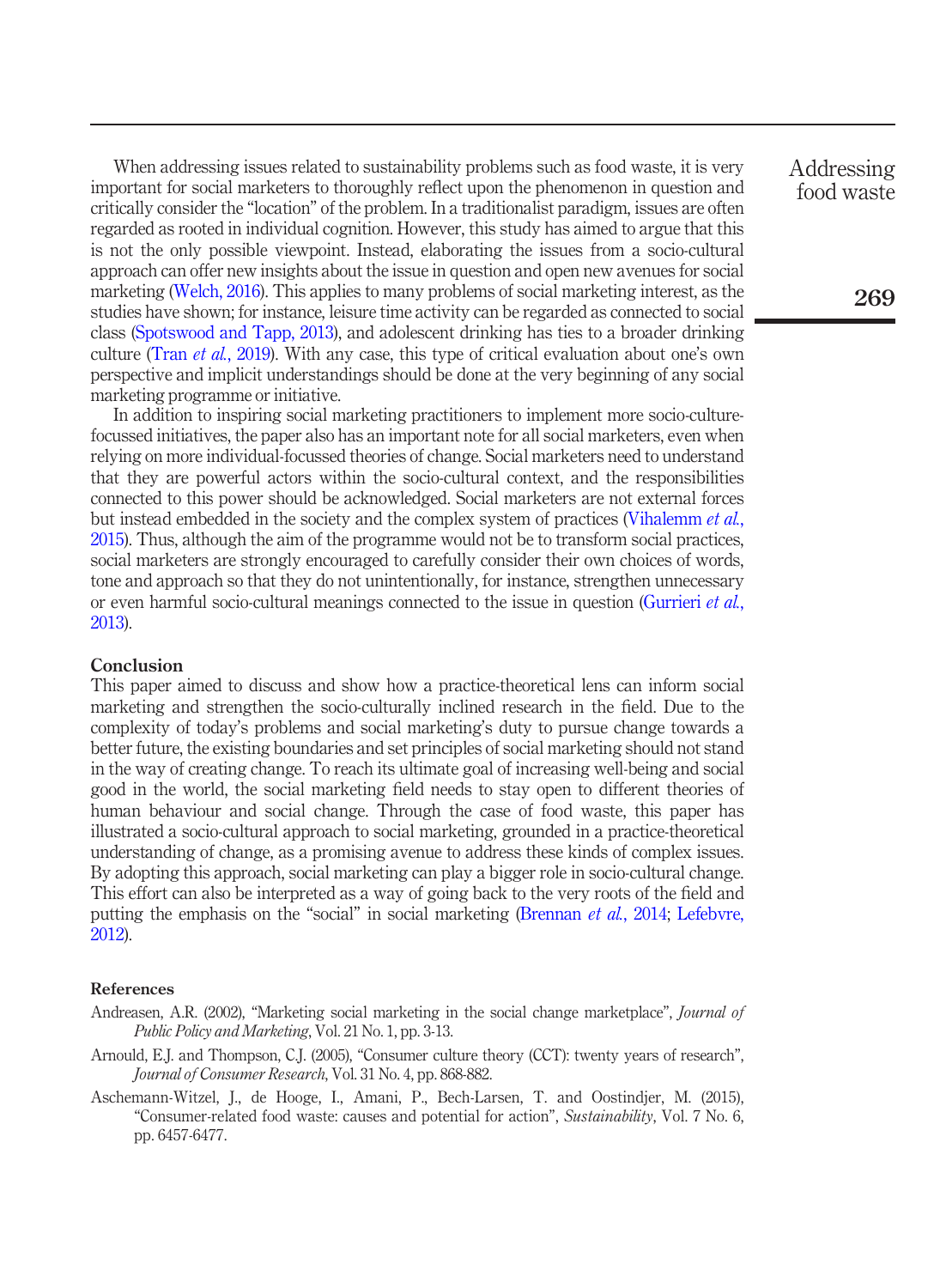<span id="page-14-18"></span><span id="page-14-16"></span><span id="page-14-14"></span><span id="page-14-11"></span><span id="page-14-5"></span><span id="page-14-1"></span><span id="page-14-0"></span>

| <b>JSOCM</b><br>12,2 | Aschemann-Witzel, J., de Hooge, I.E., Rohm, H., Normann, A., Bossle, M.B., Grønhøj, A. and Oostindjer,<br>M. (2017), "Key characteristics and success factors of supply chain initiatives tackling consumer-<br>related food waste – a multiple case study", <i>Journal of Cleaner Production</i> , Vol. 155, pp. 33-45. |
|----------------------|--------------------------------------------------------------------------------------------------------------------------------------------------------------------------------------------------------------------------------------------------------------------------------------------------------------------------|
|                      | Bakan, J. (2016), "Social marketing: thoughts from an empathetic outsider", Journal of Marketing<br><i>Management, Vol. 32 Nos 11/12, pp. 1183-1189.</i>                                                                                                                                                                 |
| 270                  | Beachcroft-Shaw, H. and Ellis, D. (2019), "Finding common ground: mapping the nomological networks<br>of sustainability constructs for improved social marketing", Sustainability Science, Vol. 15,<br>pp. 1-14.                                                                                                         |
|                      | Beatson, A., Gottlieb, U. and Pleming, K. (2020), "Green consumption practices for sustainability:<br>an exploration through social practice theory", Journal of Social Marketing, Vol. 10 No. 2,<br>pp. 197-213.                                                                                                        |
|                      | Blichfeldt, B.S., Mikkelsen, M. and Gram, M. (2015), "When it stops being food: the edibility, ideology,<br>procrastination, objectification and internalization of household food waste", Food, Culture and<br>Society, Vol. 18 No. 1, pp. 89-105.                                                                      |
|                      | Boulstridge, E. and Carrigan, M. (2000), "Do consumers really care about corporate responsibility?<br>Highlighting the attitude-behaviour gap", Journal of Communication Management, Vol. 4 No. 4,<br>pp. 355-368.                                                                                                       |
|                      | Brennan, L., Binney, W., Parker, L., Aleti, T. and Nguyen, D. (Eds) (2014), Social Marketing and<br>Behaviour Change: Models, Theory and Applications, Edward Elgar Publishing, Northampton,<br>MA.                                                                                                                      |
|                      | Carvalho, H.C. and Mazzon, J.A. (2019), "Embracing complex social problems", <i>Journal of Social</i><br><i>Marketing</i> , Vol. 10 No. 1, pp. 54-80.                                                                                                                                                                    |
|                      | Cass, N. and Faulconbridge, J. (2016), "Commuting practices: new insights into modal shift from<br>theories of social practice", <i>Transport Policy</i> , Vol. 45, pp. 1-14.                                                                                                                                            |
|                      | Collins, K., Tapp, A. and Pressley, A. (2010), "Social marketing and social influences: using social<br>ecology as a theoretical framework", <i>Journal of Marketing Management</i> , Vol. 26 Nos 13/14,<br>pp. 1181-1200.                                                                                               |
|                      | de Carmo Stangherlin, I., de Barcellos, M.D. and Basso, K. (2020), "The impact of social norms on<br>suboptimal food consumption: a solution for food waste", Journal of International Food and<br>Agribusiness Marketing, Vol. 32 No. 1, pp. 30-53.                                                                     |
|                      | Dibb, S. (2014), "Up, up and away: social marketing breaks free", <i>Journal of Marketing Management</i> ,<br>Vol. 30 Nos 11/12, pp. 1159-1185.                                                                                                                                                                          |
|                      | Domegan, C., McHugh, P., Devaney, M., Duane, S., Hogan, M., Broome, B.J., Layton, R.A., Joyce, J.,<br>Mazzonetto, M. and Piwowarczyk, J. (2016), "Systems-thinking social marketing: conceptual<br>extensions and empirical investigations", Journal of Marketing Management, Vol. 32 Nos 11/12,<br>pp. 1123-1144.       |
|                      | Duong, H.T. and Parker, L. (2018), "Going with the flow: young motorcyclists' misperceived norms and<br>motorcycle speeding behaviour", Journal of Social Marketing, Vol. 8 No. 3, pp. 314-332.                                                                                                                          |
|                      | Evans, D. (2012), "Beyond the throwaway society: ordinary domestic practice and a sociological<br>approach to household food waste", <i>Sociology</i> , Vol. 46 No. 1, pp. 41-56.                                                                                                                                        |
|                      | $PAO$ (0010) $P_{12}$ , 1 and the factorize increase an actual accuracy $P_{22}$ and $P_{33}$ and $P_{41}$ , $P_{52}$                                                                                                                                                                                                    |

- <span id="page-14-17"></span><span id="page-14-15"></span><span id="page-14-13"></span><span id="page-14-10"></span><span id="page-14-8"></span><span id="page-14-6"></span><span id="page-14-4"></span><span id="page-14-3"></span><span id="page-14-2"></span>FAO. (2019), "Food wastage footprint: impacts on natural resources. Summary report", available at: [www.fao.org/sustainable-food-value-chains/library/details/en/c/266219/](http://www.fao.org/sustainable-food-value-chains/library/details/en/c/266219/) (accessed 20 November 2020).
- <span id="page-14-7"></span>Fitchett, J. and Caruana, R. (2015), "Exploring the role of discourse in marketing and consumer research", Journal of Consumer Behaviour, Vol. 14 No. 1, pp. 1-12.
- <span id="page-14-12"></span>French, J., Blair-Stevens, C., McVey, D. and Merritt, R. (2010), Social Marketing and Public Health: Theory and Practice, Oxford University Press, Oxford.
- <span id="page-14-9"></span>Fry, M.L. (2011), "Discourses of consumer's alcohol resistant identities", Journal of Nonprofit and Public Sector Marketing, Vol. 23 No. 4, pp. 348-366.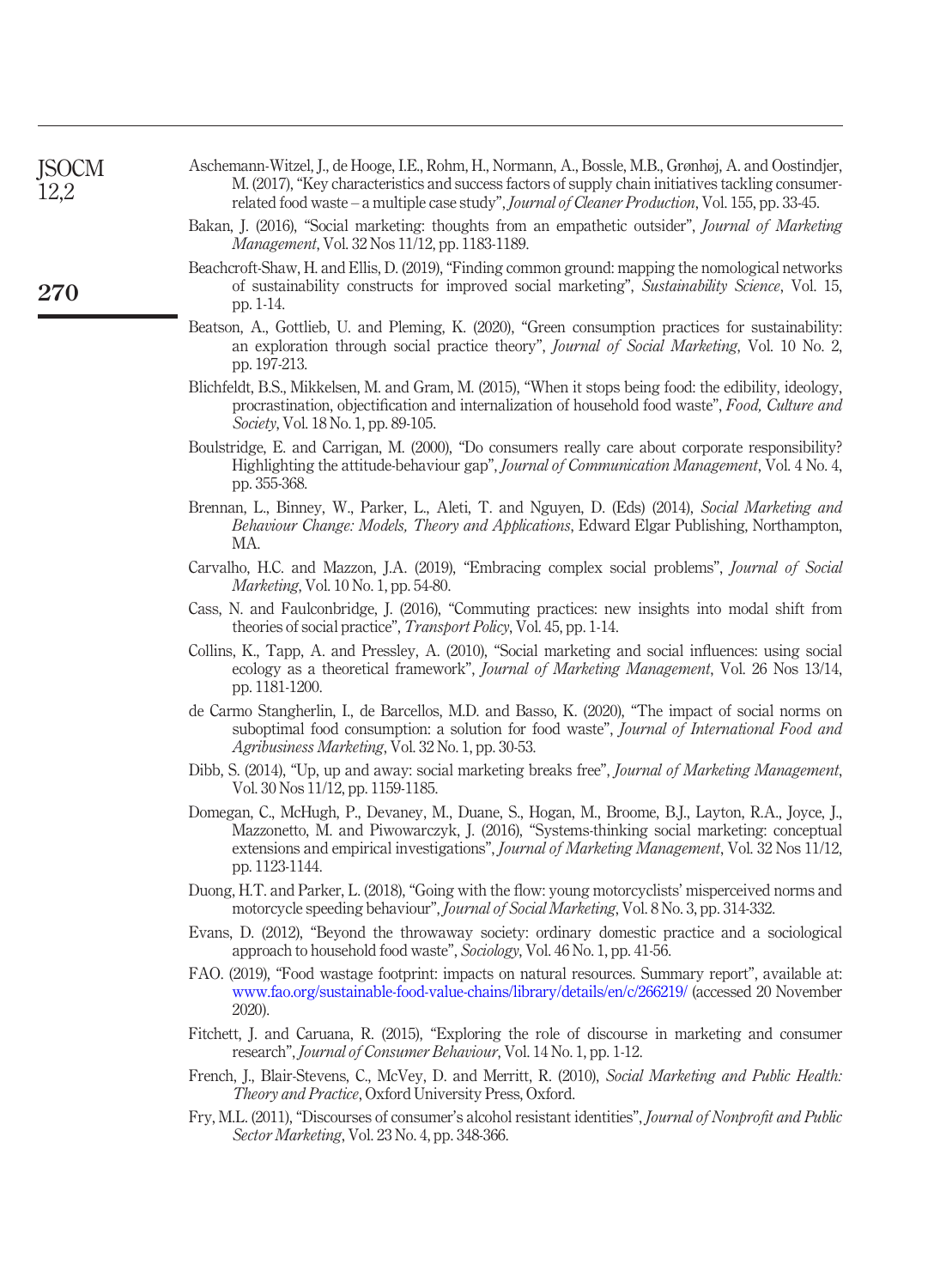<span id="page-15-15"></span>

| Giesler, M. and Veresiu, E. (2014), "Creating the responsible consumer: moralistic governance regimes |  |
|-------------------------------------------------------------------------------------------------------|--|
| and consumer subjectivity", <i>Journal of Consumer Research</i> , Vol. 41 No. 3, pp. 840-857.         |  |

- <span id="page-15-14"></span>Giordano, C. and Franco, S. (2021), "Household food waste from an international perspective", Sustainability, Vol. 13 No. 9, p. 5122.
- <span id="page-15-12"></span>Gollnhofer, J.F. (2017), "Normalising alternative practices: the recovery, distribution and consumption of food waste", Journal of Marketing Management, Vol. 33 Nos 7/8, pp. 624-643.
- <span id="page-15-13"></span>Gollnhofer, J.F., Weijo, H.A. and Schouten, J.W. (2019), "Consumer movements and value regimes: fighting food waste in Germany by building alternative object pathways", Journal of Consumer Research, Vol. 46 No. 3, pp. 460-482.
- <span id="page-15-9"></span>Gordon, R. (2011), "Critical social marketing: definition, application and domain", *Journal of Social* Marketing, Vol. 1 No. 2, pp. 82-99.
- <span id="page-15-2"></span>Gordon, R. (2013a), "Unlocking the potential of upstream social marketing", *European Journal of* Marketing, Vol. 47 No. 9, pp. 1525-1547.
- <span id="page-15-5"></span>Gordon, R. (2013b), "New ideas–fresh thinking: towards a broadening of the social marketing concept?", Journal of Social Marketing, Vol. 3 No. 3, <https://doi.org/10.1108/JSOCM-07-2013-0043>.
- <span id="page-15-4"></span>Gordon, R. (2018), "Critical social marketing: reflections, introspections and future directions", in Tadajewski, M., Higgins, M., Dholakia, N., Denegri-Knott, J. and Varman, R. (Eds), The Routledge Companion to Critical Marketing, Routledge, London, pp. 83-97.
- <span id="page-15-0"></span>Gordon, R. and Gurrieri, L. (2014), "Towards a reflexive turn: social marketing assemblages", *Journal of* Social Marketing, Vol. 4 No. 3, pp. 261-278.
- <span id="page-15-1"></span>Gordon, R., Russell-Bennett, R. and Lefebvre, R.C. (2016), "Social marketing: the state of play and brokering the way forward", Journal of Marketing Management, Vol. 32 Nos 11/12, pp. 1059-1082.
- <span id="page-15-8"></span>Gordon, R., Waitt, G., Cooper, P. and Butler, K. (2018b), "Storying energy consumption: collective video storytelling in energy efficiency social marketing", Journal of Environmental Management, Vol. 213, pp. 1-10.
- <span id="page-15-10"></span>Gordon, R., Butler, K., Cooper, P., Waitt, G. and Magee, C. (2018a), "Look before you LIEEP: practicalities of using ecological systems social marketing to improve thermal comfort", Journal of Social Marketing, Vol. 8 No. 1, pp. 99-119.
- <span id="page-15-18"></span>Graham-Rowe, E., Jessop, D.C. and Sparks, P. (2014), "Identifying motivations and barriers to minimising household food waste", *Resources*, *Conservation and Recycling*, Vol. 84, pp. 15-23.
- <span id="page-15-11"></span>Gurrieri, L., Previte, J. and Brace-Govan, J. (2013), "Women's bodies as sites of control: inadvertent stigma and exclusion in social marketing", Journal of Macromarketing, Vol. 33 No. 2, pp. 128-143.
- <span id="page-15-3"></span>Gurrieri, L., Gordon, R., Barraket, J., Joyce, A. and Green, C. (2018), "Social marketing and social movements: creating inclusive social change coalitions", *Journal of Social Marketing*, Vol. 8 No. 4, pp. 354-377.
- <span id="page-15-19"></span>Haldeman, T. and Turner, J.W. (2009), "Implementing a community-based social marketing program to increase recycling", Social Marketing Quarterly, Vol. 15 No. 3, pp. 114-127.
- <span id="page-15-16"></span>Halkier, B. (2017), "Normalising convenience food?", Food, Culture and Society, Vol. 20 No. 1, pp. 133-151, doi: [10.1080/15528014.2016.1243768](http://dx.doi.org/10.1080/15528014.2016.1243768).
- <span id="page-15-6"></span>Hall, S. (Ed.), (1997), Representation: Cultural Representations and Signifying Practices, Sage, London.
- <span id="page-15-7"></span>Hampton, S. and Adams, R. (2018), "Behavioural economics vs social practice theory: perspectives from inside the United Kingdom government", Energy Research and Social Science, Vol. 46, pp. 214-224.
- <span id="page-15-17"></span>Hertz, F.D. and Halkier, B. (2017), "Meal box schemes a convenient way to avoid convenience food? Uses and understandings of meal box schemes among Danish consumers", Appetite, Vol. 114, pp. 232-239.

271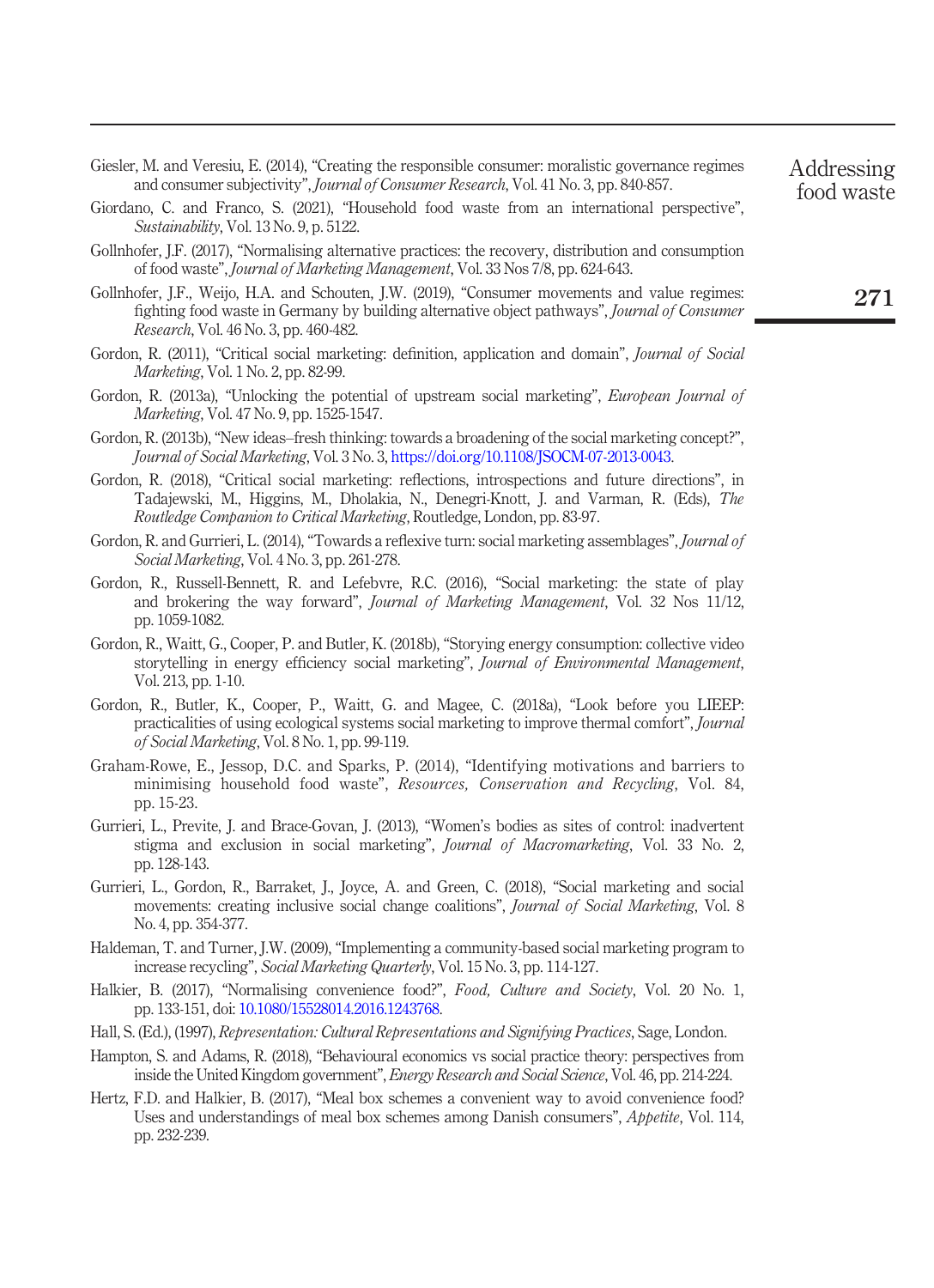<span id="page-16-20"></span><span id="page-16-19"></span><span id="page-16-18"></span><span id="page-16-17"></span><span id="page-16-16"></span><span id="page-16-15"></span><span id="page-16-14"></span><span id="page-16-13"></span><span id="page-16-12"></span><span id="page-16-11"></span><span id="page-16-10"></span><span id="page-16-9"></span><span id="page-16-8"></span><span id="page-16-7"></span><span id="page-16-6"></span><span id="page-16-5"></span><span id="page-16-4"></span><span id="page-16-3"></span><span id="page-16-2"></span><span id="page-16-1"></span><span id="page-16-0"></span>

| Hodgkins, S., Rundle-Thiele, S., Knox, K. and Kim, J. (2019), "Utilising stakeholder theory for social<br>marketing process evaluation in a food waste context", Journal of Social Marketing, Vol. 9 No. 3,<br>pp. 270-287.              |  |
|------------------------------------------------------------------------------------------------------------------------------------------------------------------------------------------------------------------------------------------|--|
| Jaakkola, E. (2020), "Designing conceptual articles: four approaches", AMS Review, Vol. 10 Nos 1/2,<br>pp. 18-26.                                                                                                                        |  |
| Kennedy, A.M. (2016), "Macro-social marketing", Journal of Macromarketing, Vol. 36 No. 3, pp. 354-365.                                                                                                                                   |  |
| Kim, J., Rundle-Thiele, S. and Knox, K. (2019), "Systematic literature review of best practice in food<br>waste reduction programs", Journal of Social Marketing, Vol. 9 No. 4, pp. 447-466.                                             |  |
| Kim, J., Rundle-Thiele, S., Knox, K. and Hodgkins, S. (2020b), "Outcome evaluation of an empirical<br>study: food waste social marketing pilot", Social Marketing Quarterly, Vol. 26 No. 2, pp. 111-128.                                 |  |
| Kim, J., Rundle-Thiele, S., Knox, K., Burke, K. and Bogomolova, S. (2020a), "Consumer perspectives<br>on household food waste reduction campaigns", Journal of Cleaner Production, Vol. 243,<br>p. 118608.                               |  |
| Kotler, P. and Lee, N. (2008), Social Marketing: Influencing Behaviors for Good, Sage, Thousand Oaks,<br>CA.                                                                                                                             |  |
| Lefebvre, R.C. (2012), "Transformative social marketing: co-creating the social marketing discipline and<br>brand", <i>Journal of Social Marketing</i> , Vol. 2 No. 2, pp. 118-129.                                                      |  |
| Lehtokunnas, T., Mattila, M., Närvänen, E. and Mesiranta, N. (2020), "Towards a circular economy in<br>food consumption: food waste reduction practices as ethical work", Journal of Consumer Culture,<br>doi: 10.1177/1469540520926252. |  |
| MacInnis, D.J. (2011), "A framework for conceptual contributions in marketing", Journal of Marketing,<br>Vol. 75 No. 4, pp. 136-154.                                                                                                     |  |
| Maller, C.J. (2015), "Understanding health through social practices: performance and materiality in<br>everyday life", Sociology of Health and Illness, Vol. 37 No. 1, pp. 52-66.                                                        |  |
| Mattila, M., Mesiranta, N., Närvänen, E., Koskinen, O. and Sutinen, U.M. (2019), "Dances with potential<br>food waste: organising temporality in food waste reduction practices", Time and Society, Vol. 28<br>No. 4, pp. 1619-1644.     |  |
| Mesiranta, N., Närvänen, E. and Mattila, M. (2021), "Framings of food waste: how food system<br>stakeholders are responsibilized in public policy debate", Journal of Public Policy and Marketing,<br>doi: 10.1177/07439156211005722.    |  |
| Moisander, J. and Valtonen, A. (2006), <i>Qualitative Marketing Research: A Cultural Approach</i> , Sage,<br>London.                                                                                                                     |  |
| Närvänen, E., Mesiranta, N. and Hukkanen, A. (2013), "From waste to delicacy: collective innovation in food<br>disposition practices through blogging", NA - Advances in Consumer Research, Vol. 41, pp. 316-320.                        |  |
| Närvänen, E., Mesiranta, N., Mattila, M. and Heikkinen, A. (2020), Food Waste Management: Solving<br><i>the Wicked Problem</i> , Palgrave Macmillan, Cham.                                                                               |  |
| Närvänen, E., Mesiranta, N., Sutinen, U.M. and Mattila, M. (2018), "Creativity, aesthetics and ethics of<br>food waste in social media campaigns", Journal of Cleaner Production, Vol. 195, pp. 102-110.                                 |  |
| Pearson, D. and Perera, A. (2018), "Reducing food waste: a practitioner guide identifying requirements<br>for an integrated social marketing communication campaign", Social Marketing Quarterly,<br>Vol. 24 No. 1, pp. 45-57.           |  |
| Peattie, K. and Peattie, S. (2009), "Social marketing: a pathway to consumption reduction?", <i>Journal of</i><br><i>Business Research, Vol. 62 No. 2, pp. 260-268.</i>                                                                  |  |
| Porpino, G. (2016), "Household food waste behavior: avenues for future research", <i>Journal of the</i><br>Association for Consumer Research, Vol. 1 No. 1, pp. 41-51.                                                                   |  |
| Porpino, G., Wansink, B. and Parente, J. (2016), "Wasted positive intentions: the role of affection and<br>abundance on household food waste", Journal of Food Products Marketing, Vol. 22 No. 7,<br>pp. 733-751.                        |  |

JSOCM 12,2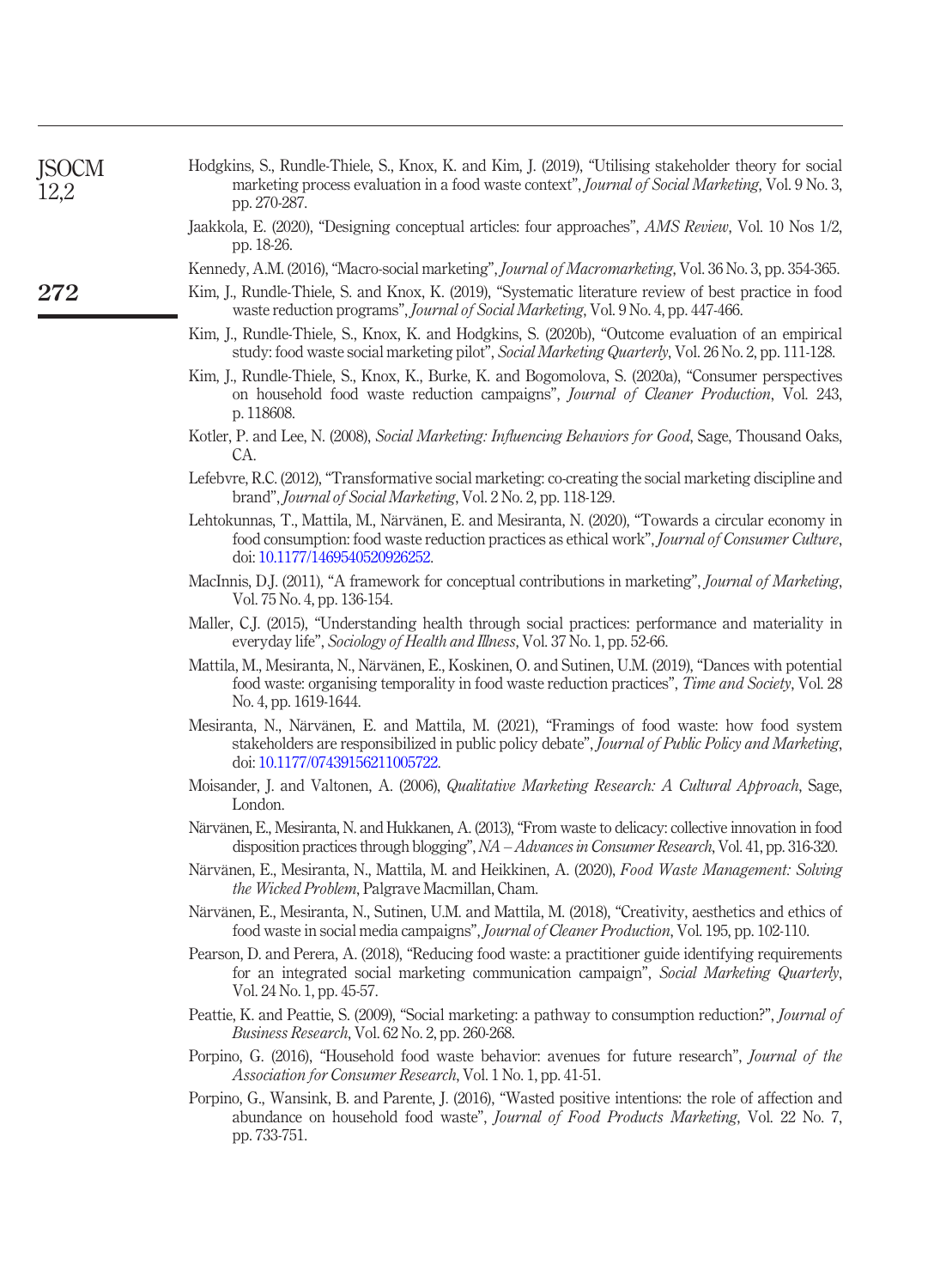<span id="page-17-16"></span><span id="page-17-10"></span><span id="page-17-6"></span><span id="page-17-1"></span>

| <i>European Journal of Social Theory, Vol.</i> 5 No. 2, pp. 243-263.                                                                                                                                                      | food waste |
|---------------------------------------------------------------------------------------------------------------------------------------------------------------------------------------------------------------------------|------------|
| Rittel, H.W.J. and Webber, M.M. (1973), "Dilemmas in a general theory of planning", <i>Policy Sciences</i> ,<br>Vol. 4 No. 2, pp. 155-169.                                                                                |            |
| Sahakian, M. and Wilhite, H. (2014), "Making practice theory practicable: towards more sustainable<br>forms of consumption", <i>Journal of Consumer Culture</i> , Vol. 14 No. 1, pp. 25-44.                               |            |
| Schatzki, T.R. (2002), The Site of the Social: A Philosophical account of the Constitution of Social Life and<br><i>Change</i> , Pennsylvania State University Press, University Park, PA.                                | 273        |
| Schatzki, T.R. (2016), "Practice theory as flat ontology", in Spaargaren, G., Weenink, D. and Lamers, M.<br>(Eds), Practice Theory and Research: Exploring the Dynamics of Social Life, Routledge, London,<br>pp. 28-42.  |            |
| Septianto, F., Kemper, J.A. and Northey, G. (2020), "Thanks, but no thanks: the influence of gratitude on<br>consumer awareness of food waste", <i>Journal of Cleaner Production</i> , Vol. 258, p. 120591.               |            |
| Shove, E. and Southerton, D (2000), "Defrosting the freezer: From novelty to convenience: a narrative of<br>normalization", <i>Journal of Material Culture</i> , Vol. 5 No. 3, pp. 301-319.                               |            |
| Shove, E., Pantzar, M. and Watson, M. (2012), <i>The Dynamics of Social Practice: Everyday Life and How</i><br>It Changes, Sage, London.                                                                                  |            |
| Sirola, N., Sutinen, U.M., Närvänen, E., Mesiranta, N. and Mattila, M. (2019), "Mottainai! – A practice<br>theoretical analysis of Japanese consumers' food waste reduction", Sustainability, Vol. 11 No. 23,<br>p. 6645. |            |
| Southerton, D. and Welch, D. (2015), "A social practice perspective", in Christmas, S., Michie, S. and                                                                                                                    |            |

Addressing

<span id="page-17-15"></span><span id="page-17-12"></span><span id="page-17-7"></span>West, R. (Eds.), Thinking About Behaviour Change: an Interdisciplinary Dialogue, Silverback Publishing, London.

<span id="page-17-5"></span>Reckwitz, A. (2002), "Toward a theory of social practices: a development in culturalist theorizing",

- <span id="page-17-14"></span>Southerton, D. and Yates, L. (2015), "Exploring food waste through the lens of social practice theories", in Ekström, K.M. (Ed.), Waste Management and Sustainable Consumption: Reflections on Consumer Waste, Routledge, Abingdon, pp. 133-149.
- <span id="page-17-2"></span>Spotswood, F. and Tapp, A. (2013), "Beyond persuasion: a cultural perspective of behaviour", Journal of Social Marketing, Vol. 3 No. 3, pp. 275-294.
- <span id="page-17-0"></span>Spotswood, F., French, J., Tapp, A. and Stead, M. (2012), "Some reasonable but uncomfortable questions about social marketing", Journal of Social Marketing, Vol. 2 No. 3, pp. 163-175.
- <span id="page-17-3"></span>Spotswood, F., Chatterton, T., Morey, Y. and Spear, S. (2017), "Practice-theoretical possibilities for social marketing: two fields learning from each other", Journal of Social Marketing, Vol. 7 No. 2, pp. 156-171.
- <span id="page-17-4"></span>Spotswood, F., Wiltshire, G., Spear, S. and Makris, A. (2021), "Disrupting social marketing through a practice-oriented approach", RAUSP Management Journal, Vol. 56 No. 3, pp. 334-347.
- <span id="page-17-8"></span>Spurling, N., McMeekin, A., Shove, E., Southerton, D. and Welch, D. (2013), "Interventions in practice: reframing policy approaches to consumer behaviour", Sustainable Practices Research Group Report.
- <span id="page-17-9"></span>Strengers, Y. and Maller, C. (2015), Social Practices, Intervention and Sustainability: Beyond Behaviour Change, Routledge, Abingdon.
- <span id="page-17-11"></span>Sutinen, U.M. (2020), "Assumptions about consumers in food waste campaigns: a visual analysis", in Närvänen, E., Mesiranta, N., Mattila, M. and Heikkinen, A. (Eds), Food Waste Management: Solving the Wicked Problem, Palgrave Macmillan, Cham, pp. 289-317.
- <span id="page-17-13"></span>Tapp, A. and Rundle-Thiele, S. (2016), "Social marketing and multidisciplinary behaviour change", in Spotswood, F. (Ed.), Beyond Behaviour Change: Key Issues, Interdisciplinary Approaches and Future Directions, Policy Press, Bristo, pp. 135-156.
- <span id="page-17-17"></span>Tran, K.T., Robertson, K. and Thyne, M. (2019), "Students' perceptions of barriers to moderate drinking: a comparison between a wet and a dry drinking culture", *Journal of Social Marketing*, Vol. 10 No. 1, pp. 105-124.